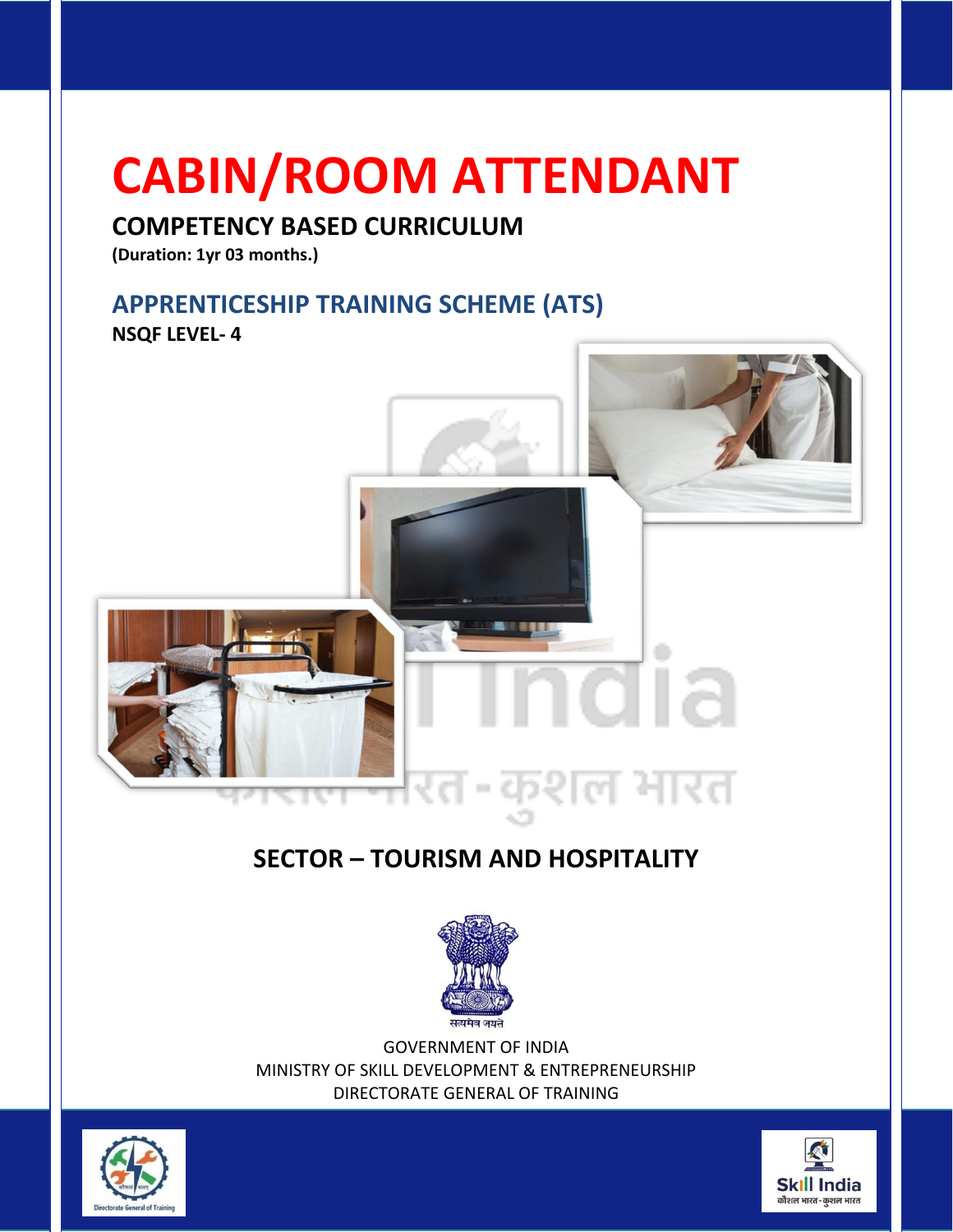# **CABIN/ROOM ATTENDANT**

**(Revised in 2018)**

**APPRENTICESHIP TRAINING SCHEME (ATS)**

**SKI NSQF LEVEL - 4**<br> **NSQF LEVEL - 4**<br> **NSQF LEVEL - 4** कोशल भारत-कुशल भारत

Developed By

Ministry of Skill Development and Entrepreneurship Directorate General of Training **CENTRAL STAFF TRAINING AND RESEARCH INSTITUTE** EN-81, Sector-V, Salt Lake City, Kolkata – 700 091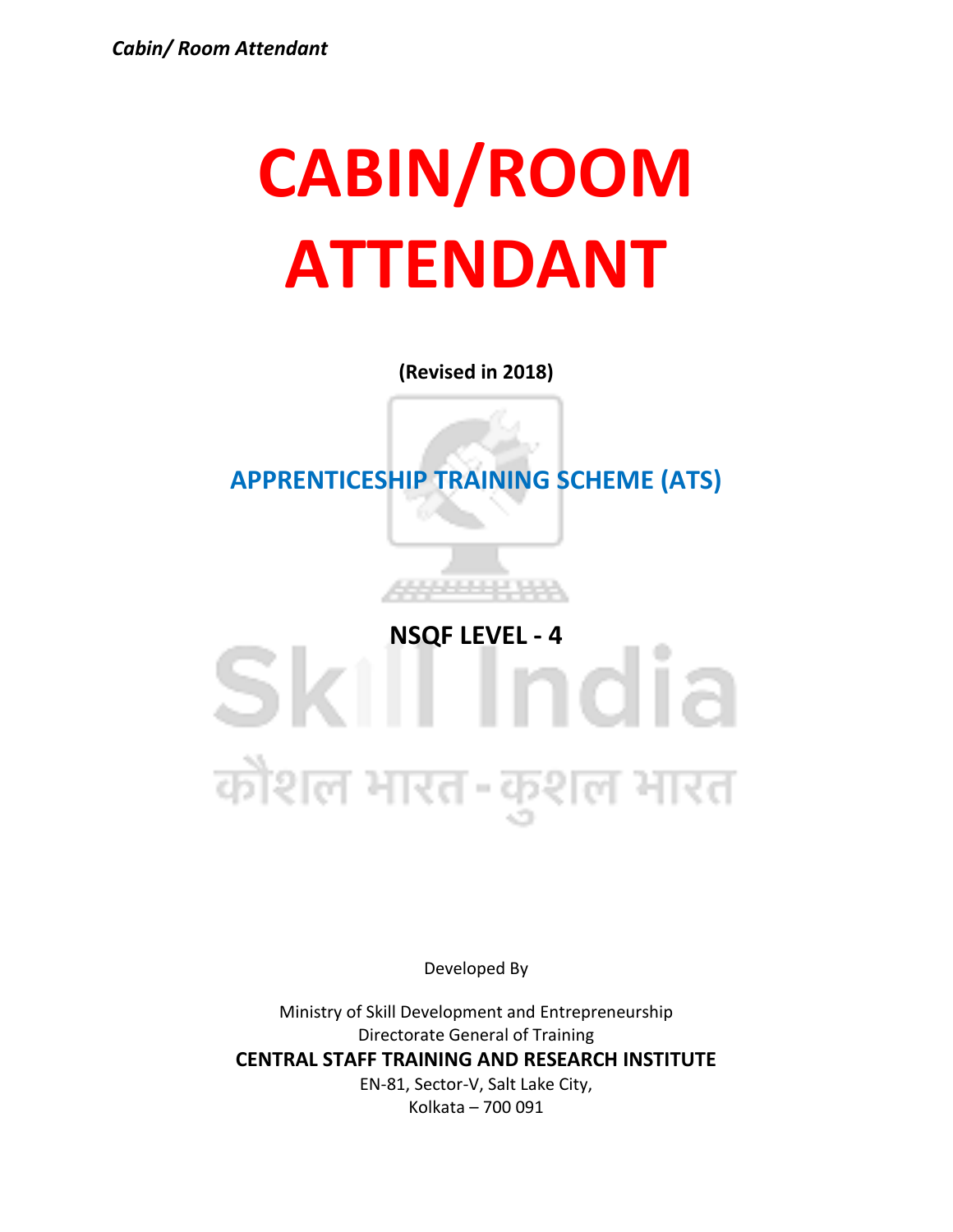The DGT sincerely express appreciation for the contribution of the Industry, State Directorate, Trade Experts and all others who contributed in revising the curriculum. Special acknowledgement to the following industries/organizations who have contributed valuable inputs in revising the curricula through their expert members:

Special acknowledgement by DGT to the following expert members who have contributed immensely in this curriculum.

| SI. | <b>Name &amp; Designation</b>                     | Organization                                         | <b>Expert Group</b> |
|-----|---------------------------------------------------|------------------------------------------------------|---------------------|
| No. | Sh./Mr./Ms.                                       |                                                      | <b>Designation</b>  |
| 1.  | Vijay<br>Ingawale,<br>Manager<br>Dr.              | Wockhardt Hospital, Mulund                           | Chairman            |
|     | Housekeeping                                      |                                                      |                     |
| 2.  | Shridhar Iyer, Facility Manager                   | DAKC, Reliance (CBRE) Mumbai                         | Member              |
| 3.  | B. Shrinivas, Asstt. House Keeping<br>Manager     | The Residence Hotels Mumbai                          | Member              |
| 4.  | Satish Vichare, Executive House<br><b>Keeping</b> | Ramada Hotel, Powai                                  | Member              |
| 5.  | HK Kadam, Manager (HR)                            | Rashtriya<br>Chemical<br>Factory,<br>Chembur, Mumbai | Member              |
| 6.  | DB Kale, Deputy Manager (HR)                      | Rashtriya Chemical<br>Factory,<br>Chembur, Mumbai    | Member              |
| 7.  | BN Chetan, Executive                              | Amines & Plasticszens Ltd, Turbe                     | Member              |
| 8.  | Deepak<br>General<br>Bhagav,<br>Manager           | Vector Projects, Mulund                              | Member              |
| 9.  | Sandeep Naik, Manager House<br><b>Keeping</b>     | The Residence Hotels, Mumbai                         | Member              |
| 10. | Amogh Soman, Sr. Executive                        | Jotan India Pvt. Ltd, Pune                           | Member              |
| 11. | Harekrishnan,<br>Personnel<br>Manager             | Johnson & Joshson, Mumbai                            | Member              |
| 12. | P.S. Wagh, Principal                              | I.T.I. Mulund                                        | Member              |
| 13. | S. M. Sadamate, Asstt.<br>Appr                    | I.T.I. Mulund                                        | Member              |
|     | Advisor                                           |                                                      |                     |
| 14. | L.K. Mukherjee, Dy. Director                      | C.S.T.A.R.I., Kolkata                                | Member              |
| 15. | Abhinoy Nandi, Dy. Director                       | C.S.T.A.R.I., Kolkata                                | Member              |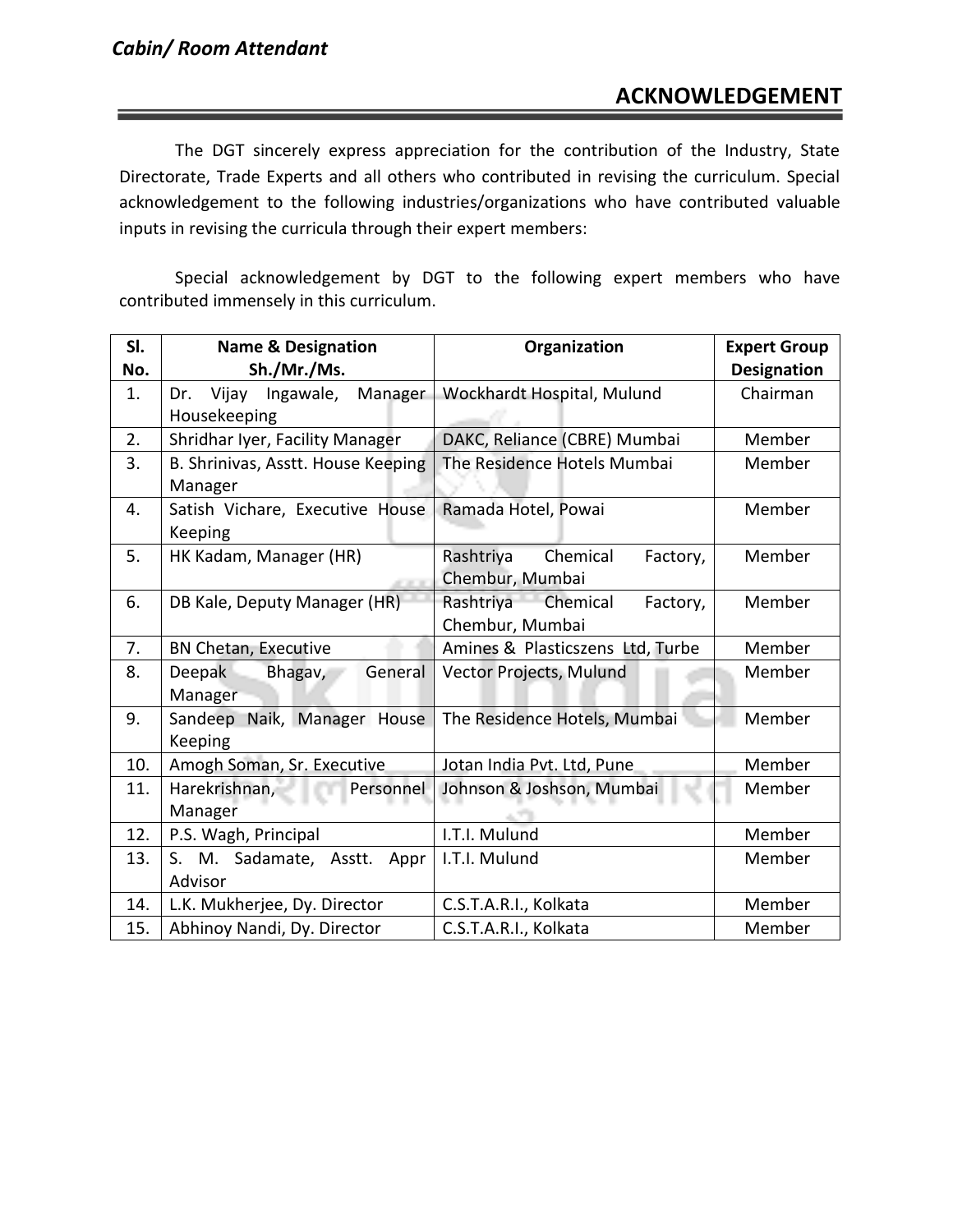| SI.<br>No. | <b>Topics</b>                                               | Page No.  |
|------------|-------------------------------------------------------------|-----------|
| 1.         | Background                                                  | $1 - 2$   |
| 2.         | <b>Training System</b>                                      | $3 - 7$   |
| 3.         | <b>Job Role</b>                                             | 8         |
| 4.         | NSQF Level Compliance                                       | 9         |
| 5.         | <b>General Information</b>                                  | 10        |
| 6.         | Learning Outcome                                            | $11 - 12$ |
| 7.         | Learning Outcome with Assessment Criteria                   | $13 - 15$ |
| 8.         | Syllabus                                                    | 16-18     |
| 9.         | Syllabus - Core Skill                                       | 19-22     |
|            | 9.1 Core Skill - Employability Skill                        |           |
| 10.        | Details of Competencies (On-Job Training)                   | $23 - 24$ |
| 11.        | List of Trade Tools & Equipment Basic Training - Annexure I | $25 - 26$ |
| 12.        | Format for Internal Assessment - Annexure II                | 27        |

المستور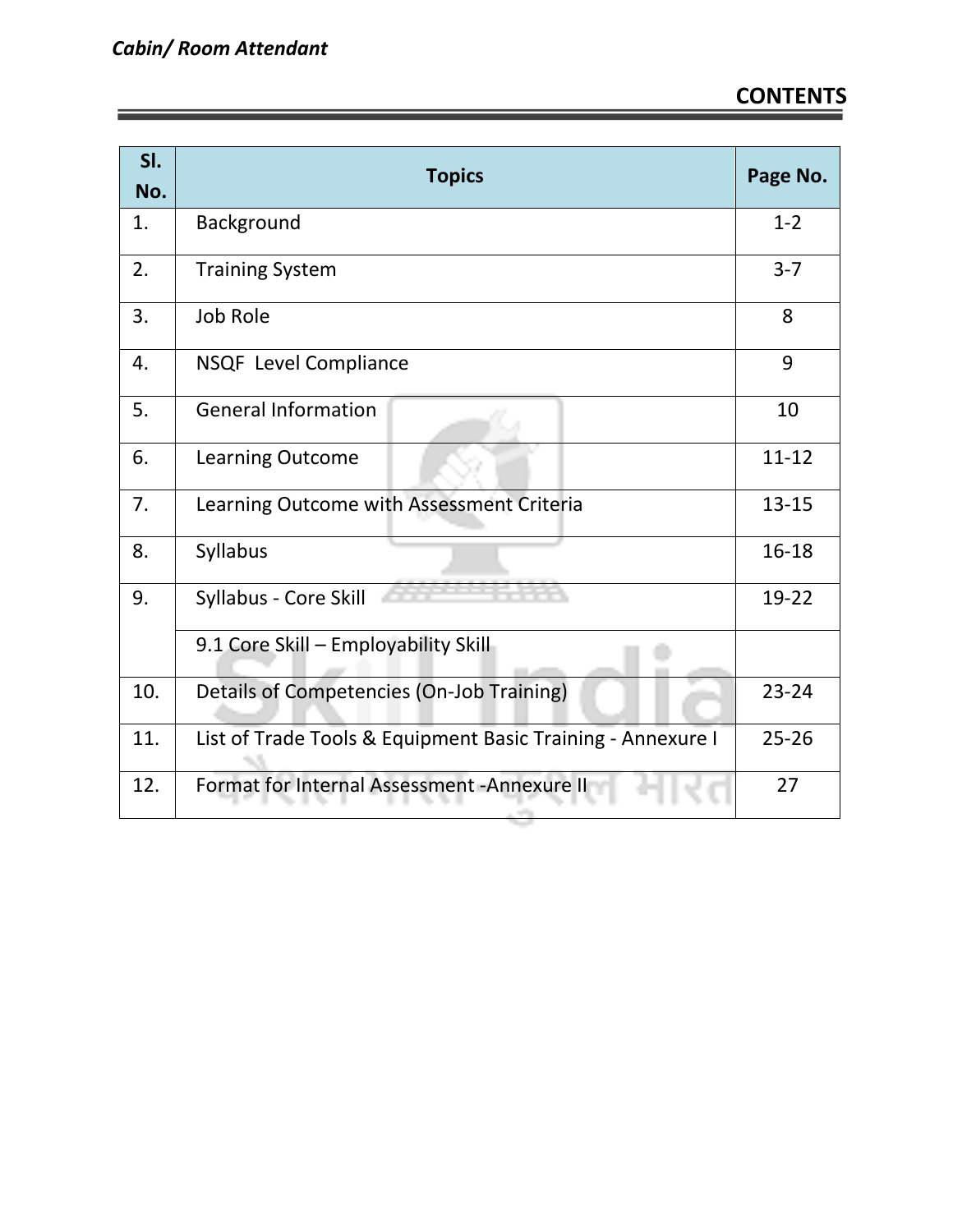### **1.1 Apprenticeship Training Scheme under Apprentice Act 1961**

The Apprentices Act, 1961 was enacted with the objective of regulating the programme of training of apprentices in the industry by utilizing the facilities available therein for imparting on-the-job training. The Act makes it obligatory for employers in specified industries to engage apprentices in designated trades to impart Apprenticeship Training on the job in industry to school leavers and person having National Trade Certificate(ITI pass-outs) issued by National Council for Vocational Training (NCVT) to develop skilled manpower for the industry**.** There are four categories of apprentices namely**; trade apprentice, graduate, technician and technician (vocational) apprentices.** 

Qualifications and period of apprenticeship training of **trade apprentices** vary from trade to trade. The apprenticeship training for trade apprentices consists of basic training followed by practical training. At the end of the training, the apprentices are required to appear in a trade test conducted by NCVT and those successful in the trade tests are awarded the National Apprenticeship Certificate.

The period of apprenticeship training for graduate (engineers), technician (diploma holders and technician (vocational) apprentices is one year. Certificates are awarded on completion of training by the Department of Education, Ministry of Human Resource Development.

### **1.2 Changes in Industrial Scenario**

Recently we have seen huge changes in the Indian industry. The Indian Industry registered an impressive growth during the last decade and half. The number of industries in India have increased manifold in the last fifteen years especially in services and manufacturing sectors. It has been realized that India would become a prosperous and a modern state by raising skill levels, including by engaging a larger proportion of apprentices, will be critical to success; as will stronger collaboration between industry and the trainees to ensure the supply of skilled workforce and drive development through employment. Various initiatives to build up an adequate infrastructure for rapid industrialization and improve the industrial scenario in India have been taken.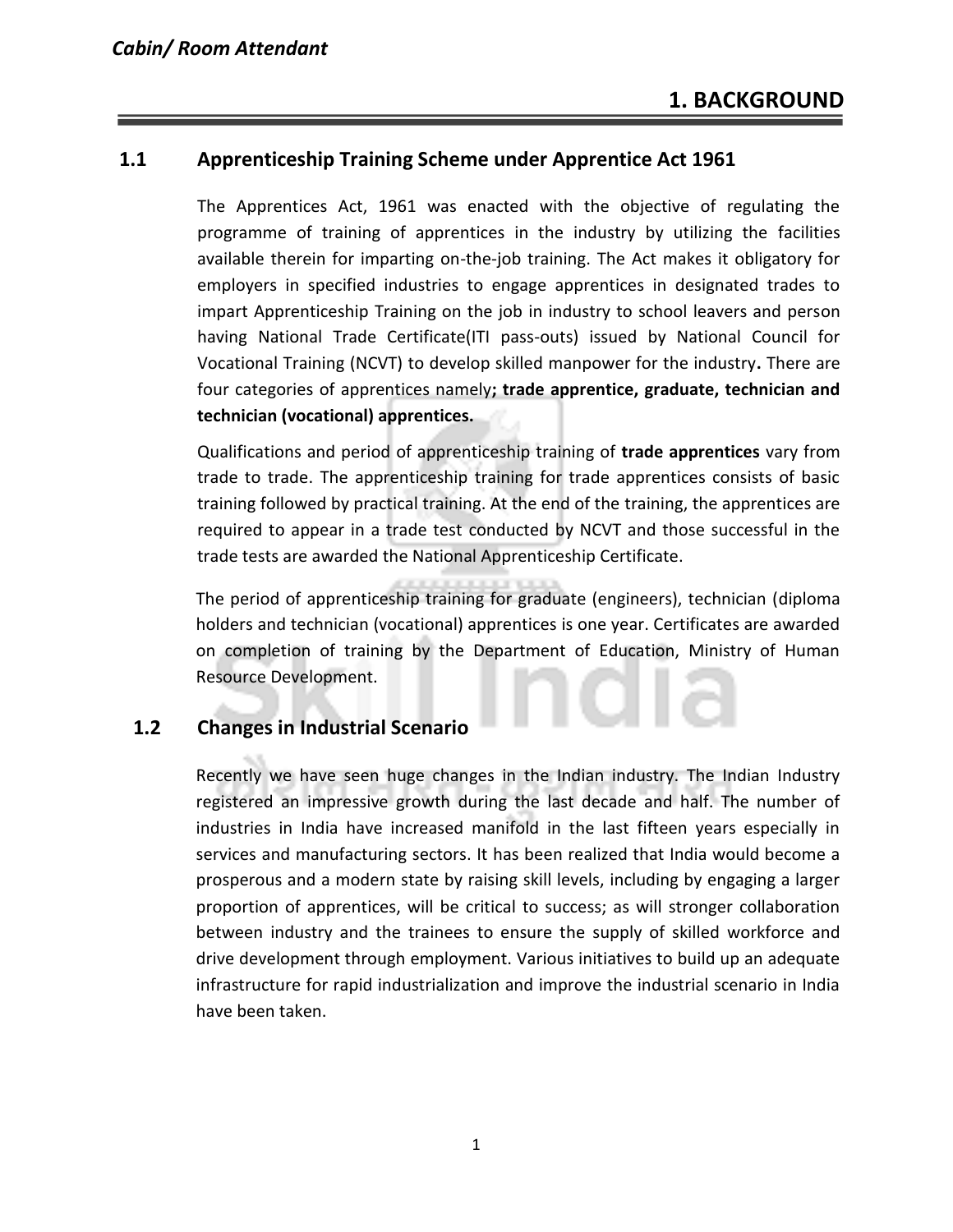# **1.3 Reformation**

The Apprentices Act, 1961 has been amended and brought into effect from 22<sup>nd</sup> December, 2014 to make it more responsive to industry and youth. Key amendments are as given below:

- Prescription of number of apprentices to be engaged at establishment level instead of trade-wise.
- Establishment can also engage apprentices in optional trades which are not designated, with the discretion of entry level qualification and syllabus.
- Scope has been extended also to non-engineering occupations.
- Establishments have been permitted to outsource basic training in an institute of their choice.
- The burden of compliance on industry has been reduced significantly.

,,,,,,,,,,,,

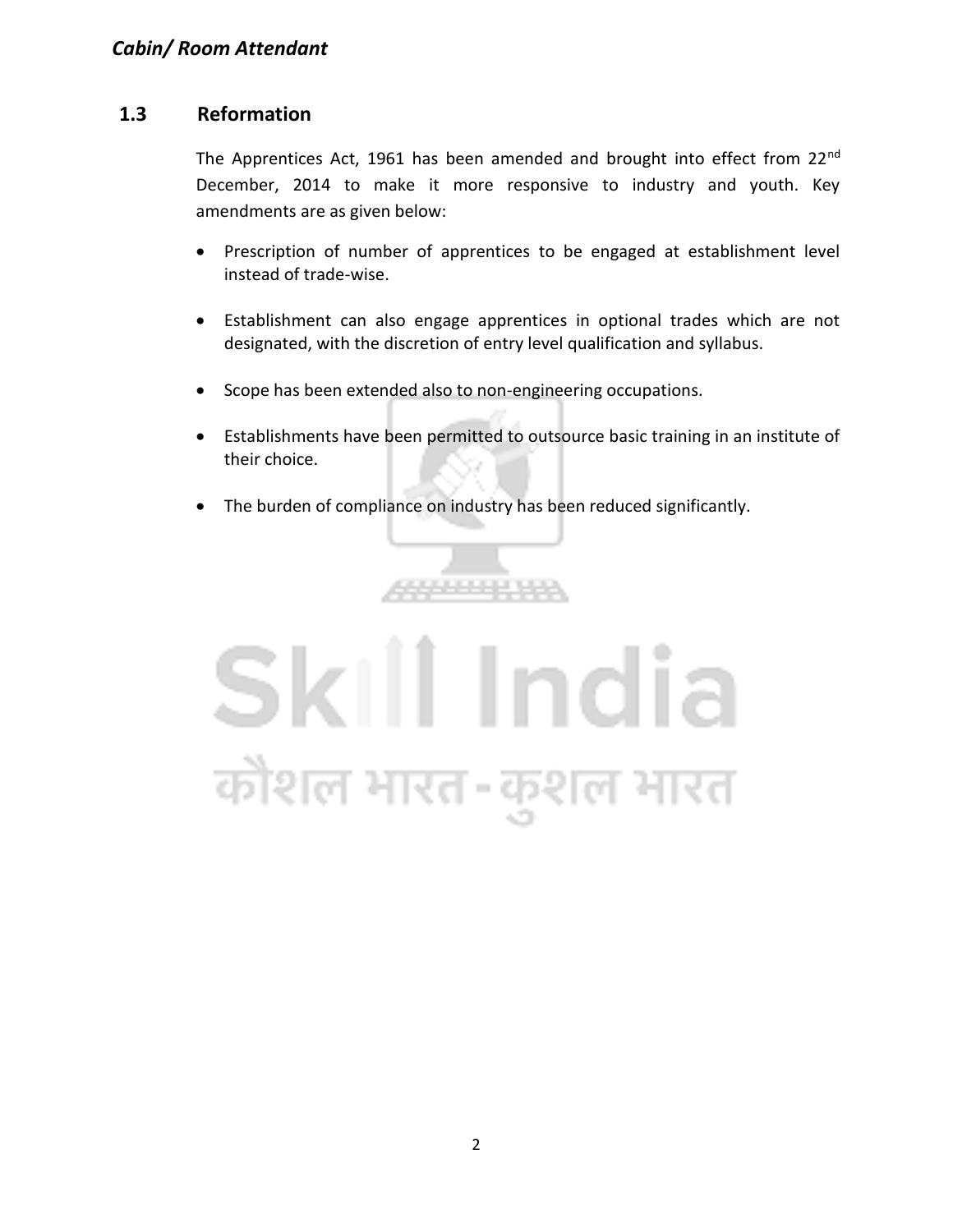### **2.1 GENERAL**

Directorate General of Training (DGT) under Ministry of Skill Development & Entrepreneurship offers range of vocational training courses catering to the need of different sectors of economy/ Labour market. The vocational training programmes are delivered under aegis of National Council of Vocational Training (NCVT). Craftsman Training Scheme (CTS) and Apprenticeship Training Scheme (ATS) are two pioneer programmes of NCVT for propagating vocational training.

Cabin/Room Attendant trade under ATS is one of the most popular courses delivered nationwide through different industries. The course is of one year and three month duration (01 Block of 15months including basic training). It mainly consists of Domain area and Core area. In the Domain area Trade Theory & Practical impart professional - skills and knowledge, while Core area - and Employability Skills imparts requisite core skills & knowledge and life skills. After passing out the training programme, the trainee is being awarded National Apprenticeship Certificate (NAC) by NCVT having worldwide recognition.

#### **Broadly candidates need to demonstrate that they are able to:**

- Read & interpret technical parameters/document, plan and organize work processes, identify necessary materials and tools;
- Perform task with due consideration to safety rules, accident prevention regulations and environmental protection stipulations;
- Apply professional skill, knowledge, core skills & employability skills while performing jobs and solve problem during execution.
- Check the different make-up application according to different facial shapes & age.
- Document the technical parameters related to the task undertaken.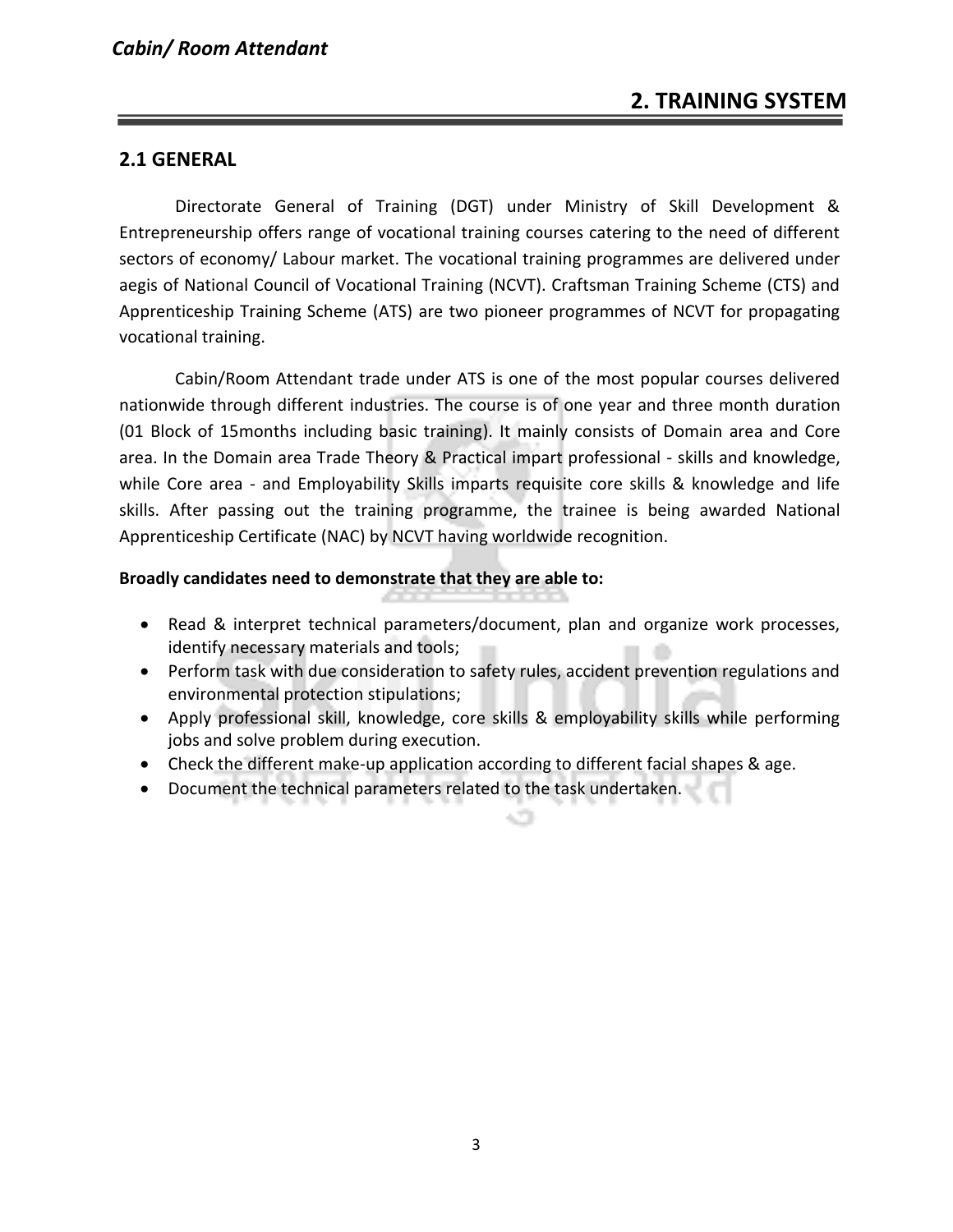# **2.2 CAREER PROGRESSION PATHWAYS**:

• Indicative pathways for vertical mobility.



### **2.3 COURSE STRUCTURE:**

Table below depicts the distribution of training hours across various course elements during a period of one year (*Basic Training and On-Job Training*):-

#### **Total training duration details: -**

| <b>Time</b><br>(in months) | $1 - 3$ | $4 - 15$    |  |
|----------------------------|---------|-------------|--|
| <b>Basic Training</b>      | Block-1 |             |  |
| <b>Practical Training</b>  | ----    | $Block - I$ |  |
| (On - job training)        |         |             |  |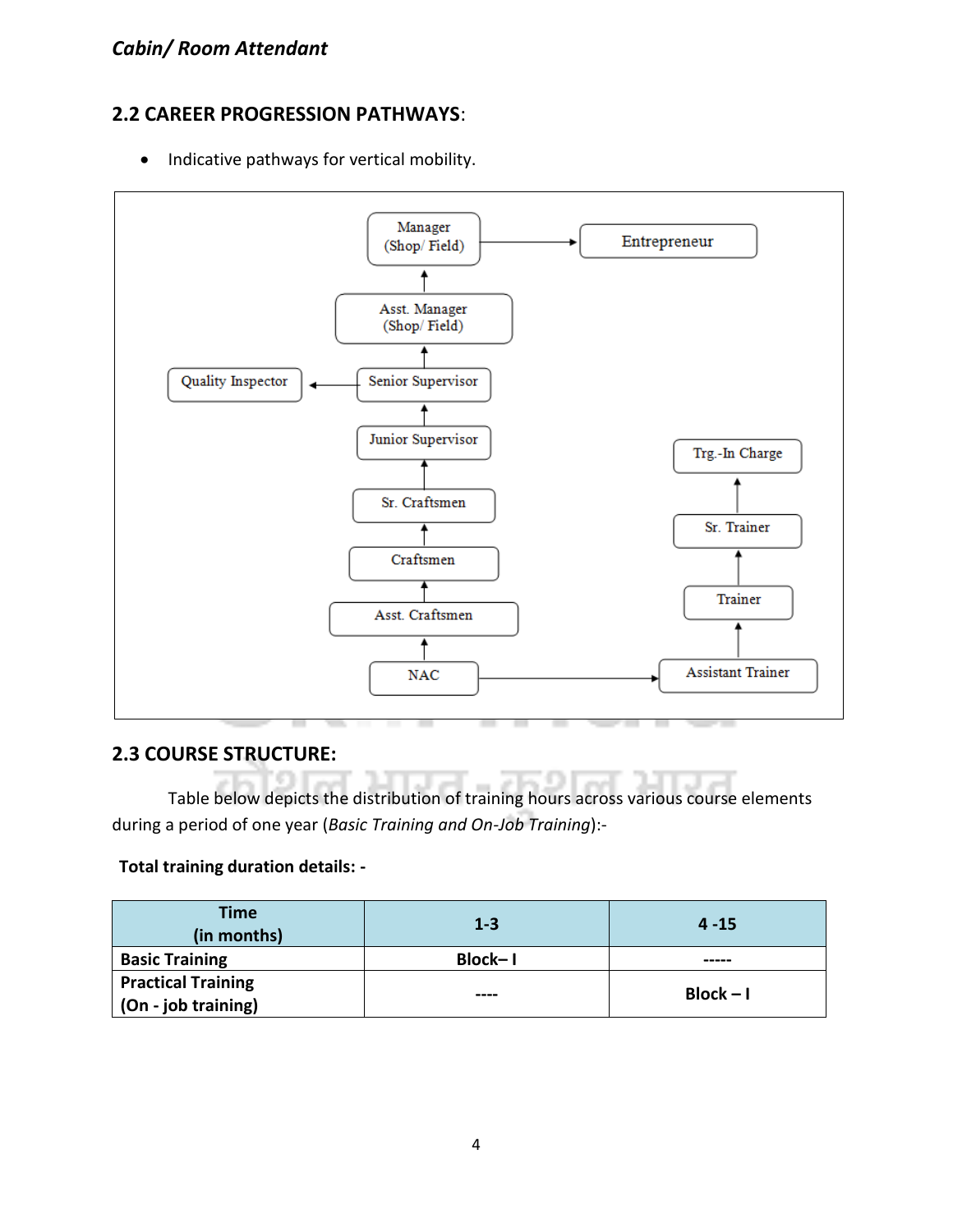#### **A. Basic Training**

For 02 yrs. Course (Non-Engg.):- **Total 06 months:** 03 months in 1styr + 03 months in 2nd yr For 01 yr. Course (Non-Engg):- **Total 03 months:** 03 months in 1st yr.

| Sl. No.        | <b>Course Element</b>                        | <b>Total Notional Training</b><br>Hours (For 01 yr. Course) |
|----------------|----------------------------------------------|-------------------------------------------------------------|
| 1              | Professional Skill (Trade Practical)         | 270                                                         |
| $\overline{2}$ | Professional Knowledge (Trade Theory)        | 120                                                         |
| 3              | <b>Employability Skills</b>                  | 110                                                         |
|                | <b>Total (including Internal Assessment)</b> | 500                                                         |

#### **B. On-Job Training:-**

For 01 yr. Course (Non-Engg.) :-( **Total 12 months**)

Notional Training Hours for On-Job Training: 2080 Hrs.

#### **C. Total training hours:-**

| <b>Duration</b>                | <b>Basic Training</b> | <b>On-Job Training</b> | <b>Total</b> |
|--------------------------------|-----------------------|------------------------|--------------|
| For 02 yrs. Course (Non-Engg.) | 500 hrs.              | 3640 hrs.              | 4140 hrs.    |
| For 01 yr. Course (Non-Engg.)  | 500 hrs.              | 2080 hrs.              | 2580 hrs.    |
|                                |                       |                        |              |

# **2.4 ASSESSMENT & CERTIFICATION:**

The trainee will be tested for his skill, knowledge and attitude during the period of course and at the end of the training programme as notified by Govt of India from time to time. The Employability skills will be tested in first two semesters only.

a) The **Internal assessment** during the period of training will be done by **Formative assessment method** by testing for assessment criteria listed against learning outcomes. The training institute have to maintain individual *trainee portfolio* as detailed in assessment guideline. The marks of internal assessment will be as per the template (Annexure – II).

b) The final assessment will be in the form of summative assessment method. The All India Trade Test for awarding NAC will be conducted by NCVT on completion of course as per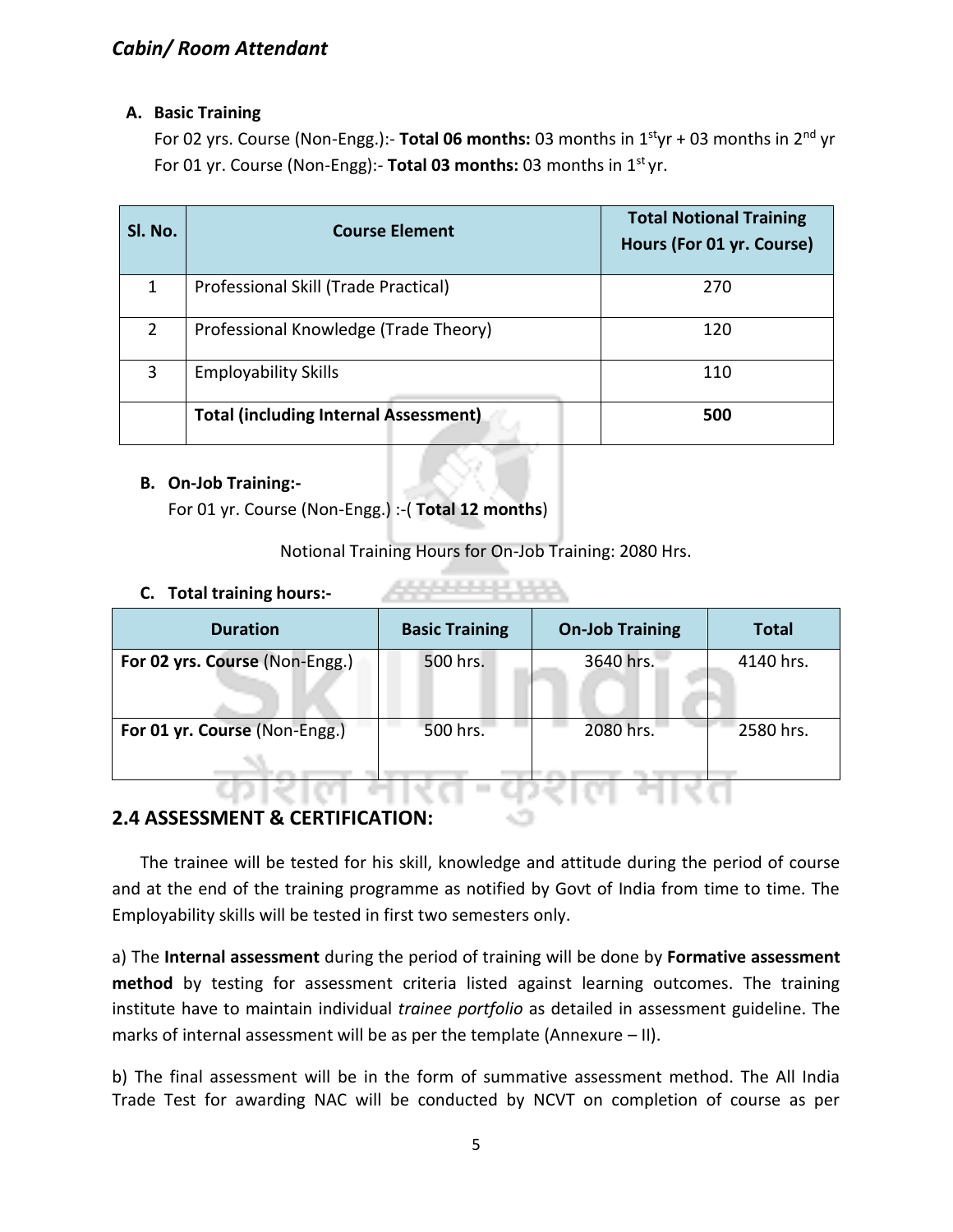## *Cabin/ Room Attendant*

guideline of Govt of India. The pattern and marking structure is being notified by govt of India from time to time. **The learning outcome and assessment criteria will be basis for setting question papers for final assessment. The examiner during final examination will also check**  individual trainee's profile as detailed in assessment guideline before giving marks for practical examination.

# **2.4.1 PASS REGULATION**

The minimum pass percent for Practical is 60% & minimum pass percent for Theory subjects 40%. The candidate pass in each subject conducted under all India trade test.

### **2.4.2 ASSESSMENT GUIDELINE**

Appropriate arrangements should be made to ensure that there will be no artificial barriers to assessment. The nature of special needs should be taken into account while undertaking assessment. Due consideration should be given while assessing for team work, avoidance/reduction of scrap/wastage and disposal of scarp/wastage as per procedure, behavioral attitude, sensitivity to environment and regularity in training. The sensitivity towards OSHE and self-learning attitude are to be considered while assessing competency.

Assessment will be evidence based comprising the following:

- Job carried out in labs/workshop
- Record book/ daily diary
- Answer sheet of assessment
- Viva-voce
- Progress chart
	- Attendance and punctuality
- **Assignment**
- Project work

Evidences of internal assessments are to be preserved until forthcoming semester examination for audit and verification by examination body. The following marking pattern to be adopted while assessing:

 $\epsilon$ 

ल मारत

| <b>Performance Level</b>                                                                                                                                                                                          | <b>Evidence</b>                                                                                                                                |
|-------------------------------------------------------------------------------------------------------------------------------------------------------------------------------------------------------------------|------------------------------------------------------------------------------------------------------------------------------------------------|
| (a) Weightage in the range of 60 -75% to be allotted during assessment                                                                                                                                            |                                                                                                                                                |
| performance in this grade, the<br>For<br>candidate with occasional guidance and<br>showing due regard for safety procedures<br>and practices, has produced work which<br>demonstrates attainment of an acceptable | • Demonstration of good skill in the use of<br>hand tools, machine tools and workshop<br>equipment<br>• Below 70% tolerance dimension/accuracy |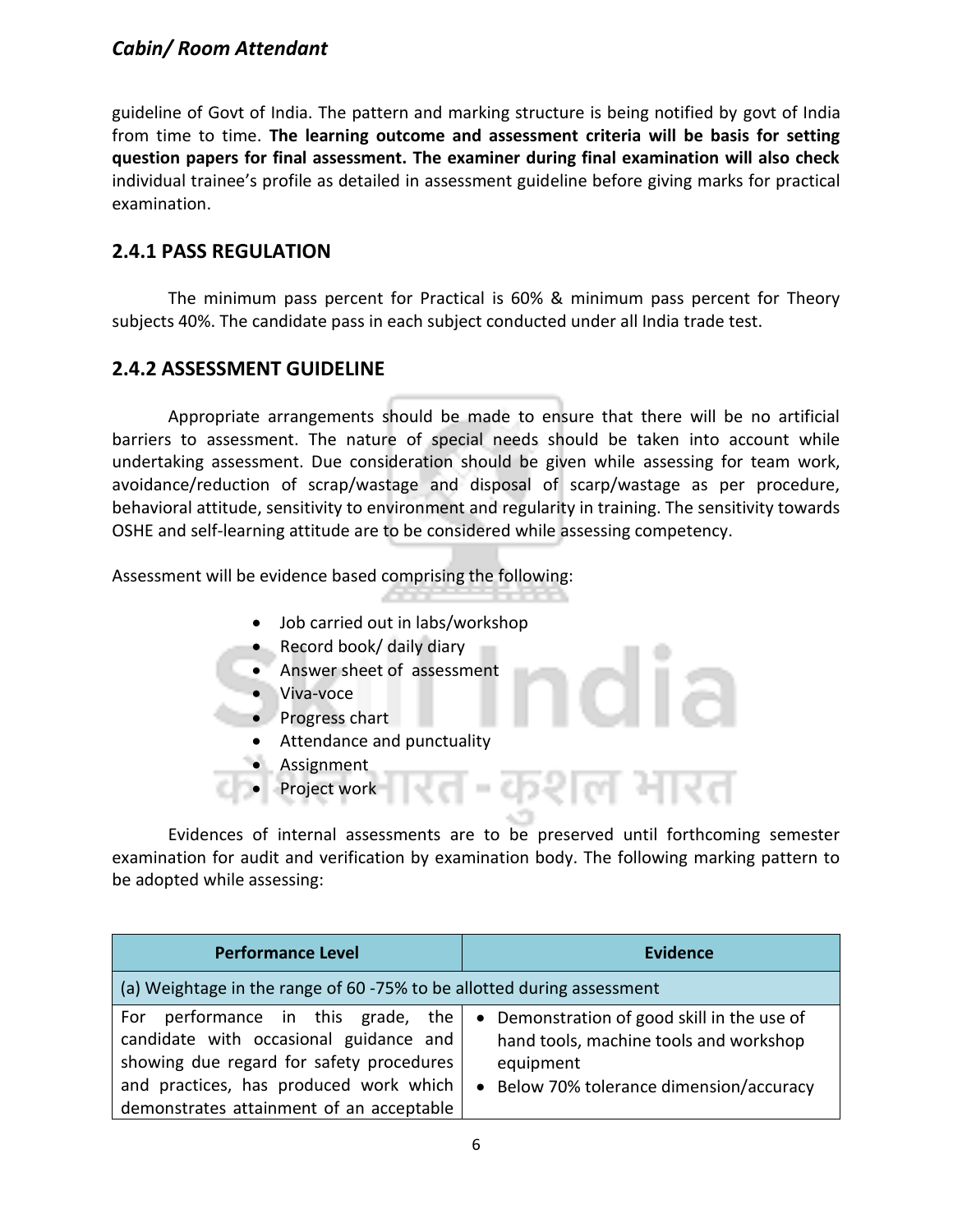| standard of craftsmanship.                                                                                                                                                                                                                                                              | achieved while undertaking different work<br>with those demanded by the<br>component/job/set standards.<br>A fairly good level of neatness and<br>consistency in the finish<br>Occasional support in completing the<br>project/job.                                                                                                                               |
|-----------------------------------------------------------------------------------------------------------------------------------------------------------------------------------------------------------------------------------------------------------------------------------------|-------------------------------------------------------------------------------------------------------------------------------------------------------------------------------------------------------------------------------------------------------------------------------------------------------------------------------------------------------------------|
| (b)Weightage in the range of above75% - 90% to be allotted during assessment                                                                                                                                                                                                            |                                                                                                                                                                                                                                                                                                                                                                   |
| For this grade, the candidate, with little<br>guidance and showing due regard for safety<br>procedures and practices, has produced<br>work which demonstrates attainment of a<br>reasonable standard of craftsmanship.                                                                  | Good skill levels in the use of hand tools,<br>machine tools and workshop equipment<br>• 70-80% tolerance dimension/accuracy<br>achieved while undertaking different work<br>with those demanded by the<br>component/job/set standards.<br>A good level of neatness and consistency in<br>the finish<br>Little support in completing the project/job              |
| (c) Weightage in the range of above 90% to be allotted during assessment                                                                                                                                                                                                                |                                                                                                                                                                                                                                                                                                                                                                   |
| performance in this grade, the<br>For<br>candidate, with minimal or no support in<br>organization and execution and with due<br>regard for safety procedures and practices,<br>has produced work which demonstrates<br>attainment of a<br>high standard<br>of<br>craftsmanship.<br>कौशल | • High skill levels in the use of hand tools,<br>machine tools and workshop equipment<br>Above 80% tolerance dimension/accuracy<br>achieved while undertaking different work<br>with those demanded by the<br>component/job/set standards.<br>A high level of neatness and consistency in<br>the finish.<br>• Minimal or no support in completing the<br>project. |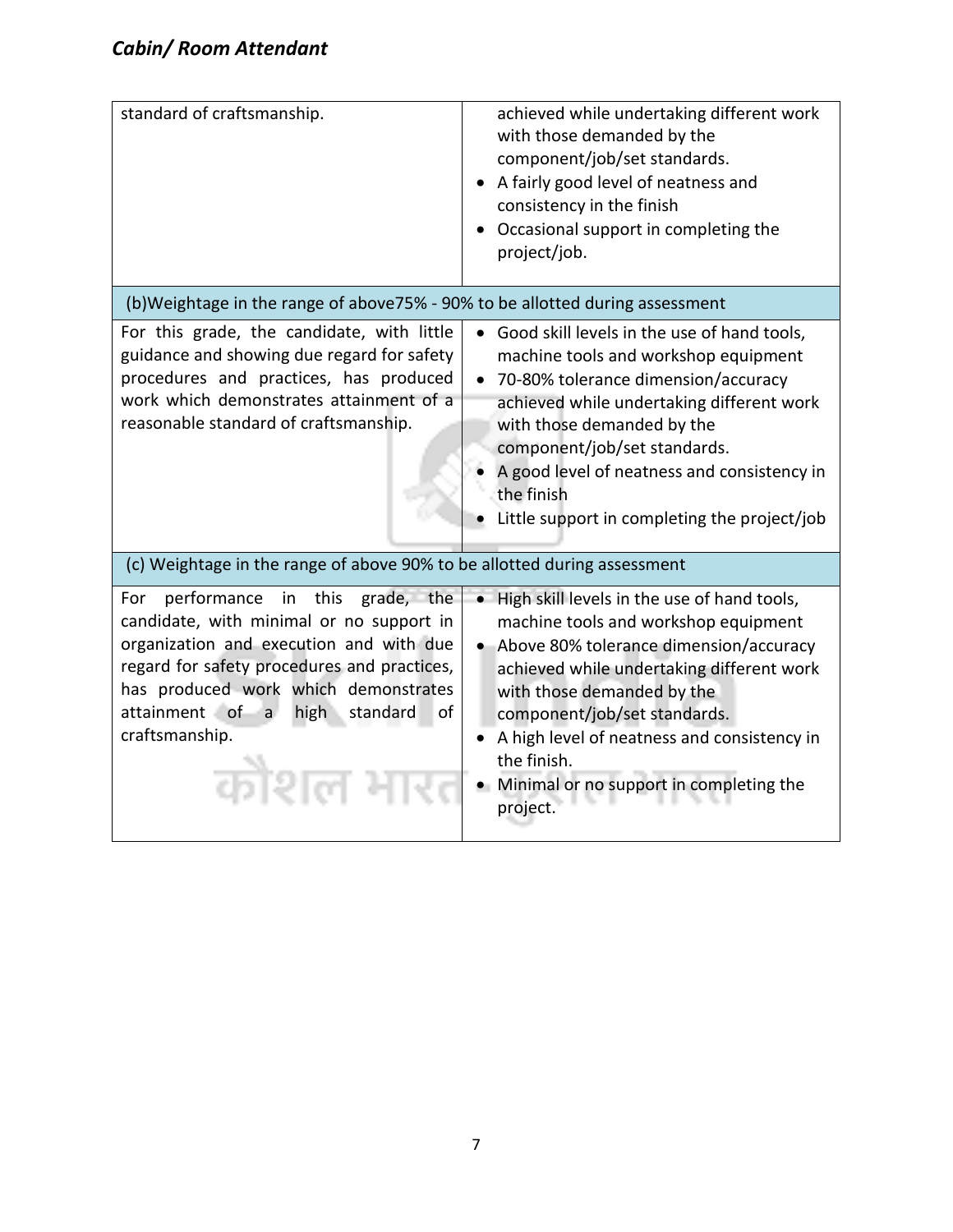#### **Brief description of Job roles:**

Room Attendant keeps the guest rooms and defined areas in clean and orderly condition. The core responsibility includes 'systematic' cleaning of the rooms and other defined area, providing linen, performing periodic and deep cleaning to maintain cleanliness and tidiness.

**Reference NCO-2015 :** 5151.0202 – Room Attendant



# Skill India कौशल भारत-कुशल भारत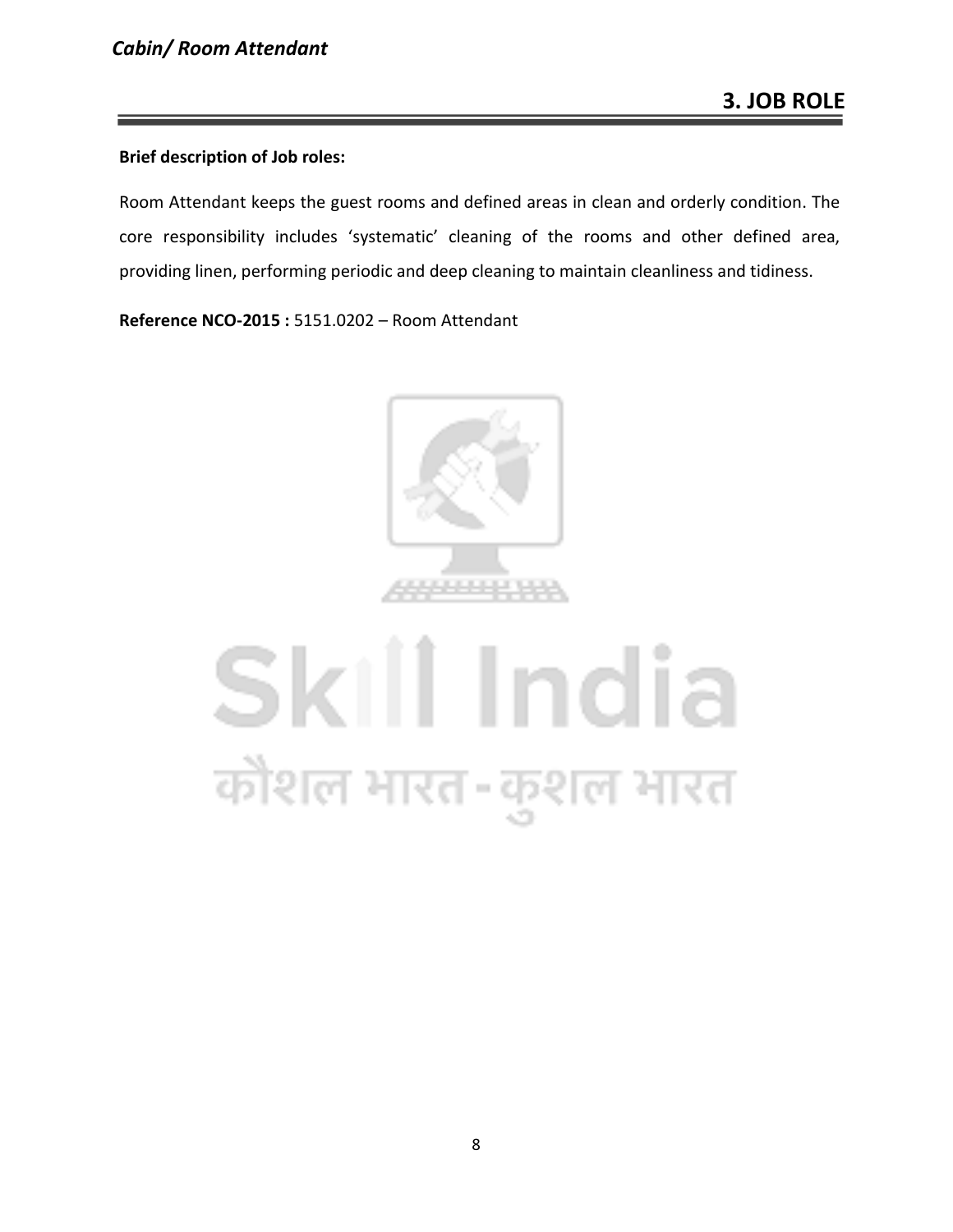# *Cabin/ Room Attendant*

# **4. NSQF LEVEL COMPLIANCE**

NSQF level for Cabin/Room Attendant trade under ATS: **Level 4**

As per notification issued by Govt. of India dated- 27.12.2013 on National Skill Qualification Framework total 10 (Ten) Levels are defined.

Each level of the NSQF is associated with a set of descriptors made up of five outcome statements, which describe in general terms, the minimum knowledge, skills and attributes that a learner needs to acquire in order to be certified for that level.

Each level of the NSQF is described by a statement of learning outcomes in five domains, known as level descriptors. These five domains are:

- a. Process
- b. Professional knowledge,
- c. Professional skill,
- d. Core skill and
- e. Responsibility.

The Broad Learning outcome of Cabin/Room Attendant trade under ATS mostly matches with the Level descriptor at Level- 4.

**KOLA** 

The NSQF level-4 descriptor is given below:

| <b>Level</b> | <b>Process</b><br><b>Required</b>                                                 | <b>Professional</b><br><b>Knowledge</b>                      | <b>Professional</b><br><b>Skill</b>                                                                                                                                         | <b>Core Skill</b>                                                                                                                                                               | <b>Responsibility</b>                           |
|--------------|-----------------------------------------------------------------------------------|--------------------------------------------------------------|-----------------------------------------------------------------------------------------------------------------------------------------------------------------------------|---------------------------------------------------------------------------------------------------------------------------------------------------------------------------------|-------------------------------------------------|
| Level 4      | Work in<br>familiar,<br>predictable,<br>routine,<br>situation of<br>clear choice. | Factual<br>knowledge<br>of field of<br>knowledge<br>or study | Recall and<br>demonstrate<br>practical skill,<br>routine and<br>repetitive in<br>narrow range<br>of application,<br>using<br>appropriate<br>rule and tool,<br>using quality | Language to<br>communicate<br>written or oral,<br>with required<br>clarity, skill to<br>basic<br>Arithmetic<br>and algebraic<br>principles, basic<br>understanding<br>of social | Responsibility<br>for own work<br>and learning. |
|              |                                                                                   |                                                              | concepts                                                                                                                                                                    | political<br>and natural<br>environment.                                                                                                                                        |                                                 |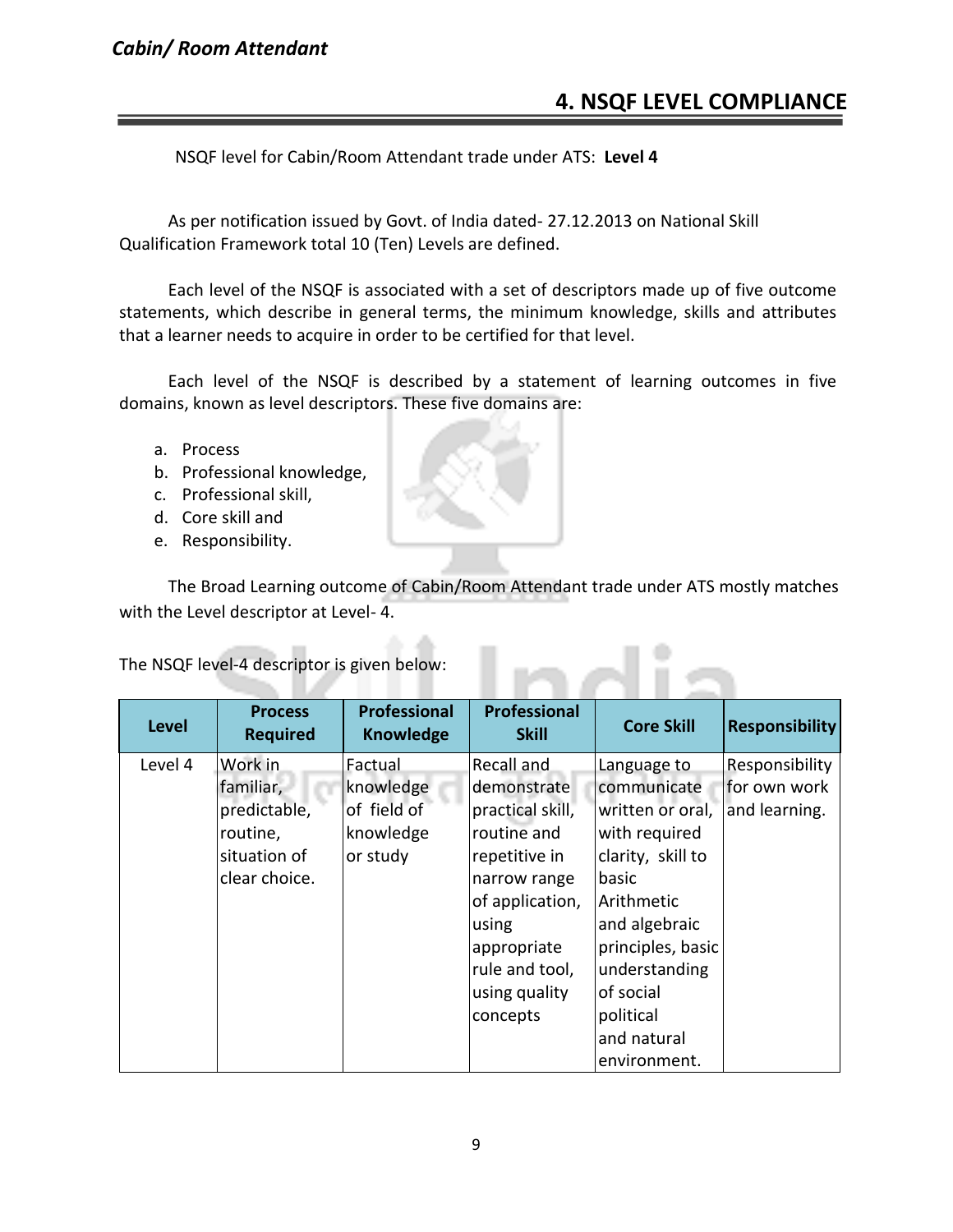# **5. GENERAL INFORMATION**

| <b>Name of the Trade</b>                                                                   | <b>Cabin/ Room Attendant</b>                                                                                                                                                                    |
|--------------------------------------------------------------------------------------------|-------------------------------------------------------------------------------------------------------------------------------------------------------------------------------------------------|
| <b>NCO - 2015</b>                                                                          | 5151.0202 - Room Attendant                                                                                                                                                                      |
| <b>NSQF Level</b>                                                                          | Level $-4$                                                                                                                                                                                      |
| <b>Duration of Apprenticeship</b><br><b>Training</b><br>(Basic Training + On-Job Training) | 3 months+ One year duration (01 Block of 15 month<br>including basic training).                                                                                                                 |
| <b>Duration of Basic Training</b>                                                          | a) Block $-I$ : 3 months<br><b>Total duration of Basic Training: 3 months</b>                                                                                                                   |
| <b>Duration of On-Job Training</b>                                                         | a) Block-I: 12 months<br><b>Total duration of Practical Training: 12 months</b>                                                                                                                 |
| <b>Entry Qualification</b>                                                                 | Passed 10th class examination under 10+2 system of<br>education or its equivalent                                                                                                               |
| <b>Selection of Apprenticeship</b>                                                         | The apprentices will be selected as per Apprenticeship Act<br>amended time to time.                                                                                                             |
| <b>Instructors Qualification for</b><br><b>Basic Training</b>                              | As per ITI instructors qualifications as amended time to time<br>for the specific trade.                                                                                                        |
| <b>Infrastructure for basic</b><br>training                                                | As per related trade of ITI.                                                                                                                                                                    |
| Examination                                                                                | The internal examination/assessment will be held on<br>completion of each block.<br>Final examination for all subjects will be held at the end of<br>course and same will be conducted by NCVT. |
| <b>Rebate to Ex-ITI Trainees</b>                                                           | 06 months                                                                                                                                                                                       |
| <b>CTS trades eligible for</b><br><b>Cabin/Room Attendant</b><br>(Apprenticeship)          | Cabin/ Room Attendant                                                                                                                                                                           |

*Note:*

- *Industry may impart training as per above time schedule for different block, however this is not fixed. The industry may adjust the duration of training considering the fact that all the components under the syllabus must be covered. However the flexibility should be given keeping in view that no safety aspects is compromised.*
- *For imparting Basic Training the industry to tie-up with ITIs having such specific trade and affiliated to NCVT.*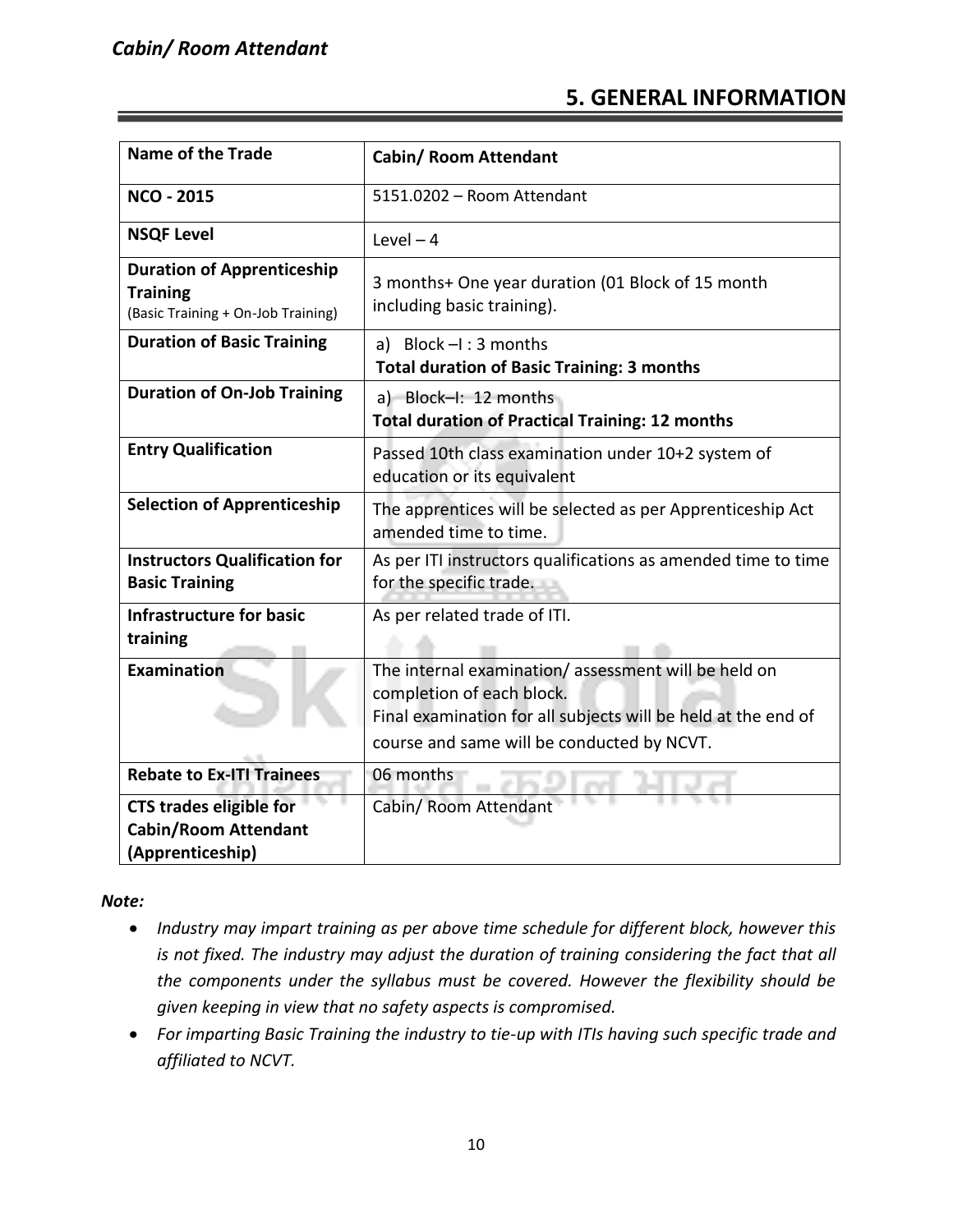# **6. LEARNING OUTCOME**

# **6.1 GENERIC LEARNING OUTCOME**

The following are minimum broad Common Occupational Skills/ Generic Learning Outcome after completion of the *Cabin/ Room Attendant* course of one year and three month duration (01 Block of 15months including basic training).

- 1. Recognize & comply safe working practices, environment regulation and housekeeping.
- 2. Select and ascertain measuring instrument and measure dimension of components and record data.
- 3. Explain the concept in productivity, quality tools, and labour welfare legislation and apply such in day to day work to improve productivity & quality.
- 4. Explain energy conservation, global warming and pollution and contribute in day to day work by optimally using available resources.
- 5. Explain personnel finance, entrepreneurship and manage/organize related task in day to day work for personal & societal growth.
- 6. Plan and organize the work related to the occupation.

# **6.2 SPECIFIC LEARNING OUTCOME**

#### **Block – I**

- 1. Apply basic Soft Skills, standard etiquettes.
- 2. Prepare room at Various Status, like Checkout / Departure.
- 3. Prepare Vacant Room/ Occupied Room/ Standard Room.
- 4. Perform Bed Preparation for single and double bed
- 5. Perform Cleaning of Guest Room.
- 6. Take care of guests.
- 7. Maintain safety and precaution to be taken while handling the cleaning equipment and using cleaning materials.
- 8. Analyze personality Traits of guests, visitors and passengers of railway coaches.
- 9. Perform Work Routine Co-ordination of House Keeping with other departments
- 10. Maintain general principles of Cleaning.
- 11. Applying and operating Firefighting methods, fire extinguishers and application of first aid.
- 12. Perform indoor and outdoor plants and flower arrangements, types and style.
- 13. Perform the schedule and record keeping of materials and articles in the coach and attending duties.
- 14. Performing and arranging air conditioning system.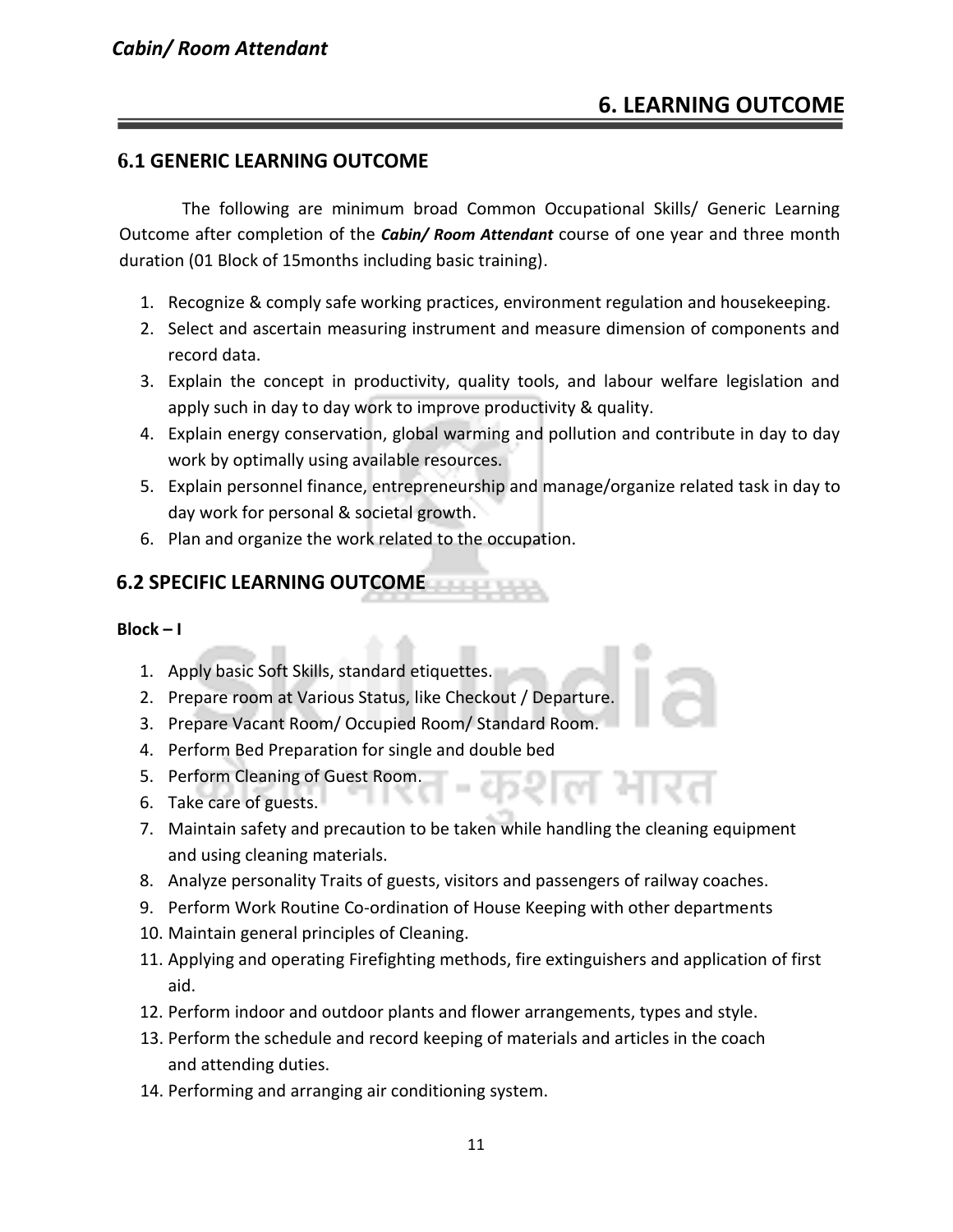# *Cabin/ Room Attendant*

- 15. Cleaning of Glass Surfaces, wooden and allied surfaces, Metals- Copper/ Brass/ Silver/ Aluminum and Steel. Leather/ Rexene/ Plastic/ and Ceramics.
- 16. Follow up and maintain the work of pest control: Categories of Pests. Control of Pests. Different Pesticides/ Insecticides used.

*Note: Learning outcomes are reflection of total competencies of a trainee and assessment will be carried out as per assessment criteria.*



# Skill India कोशल भारत-कुशल भारत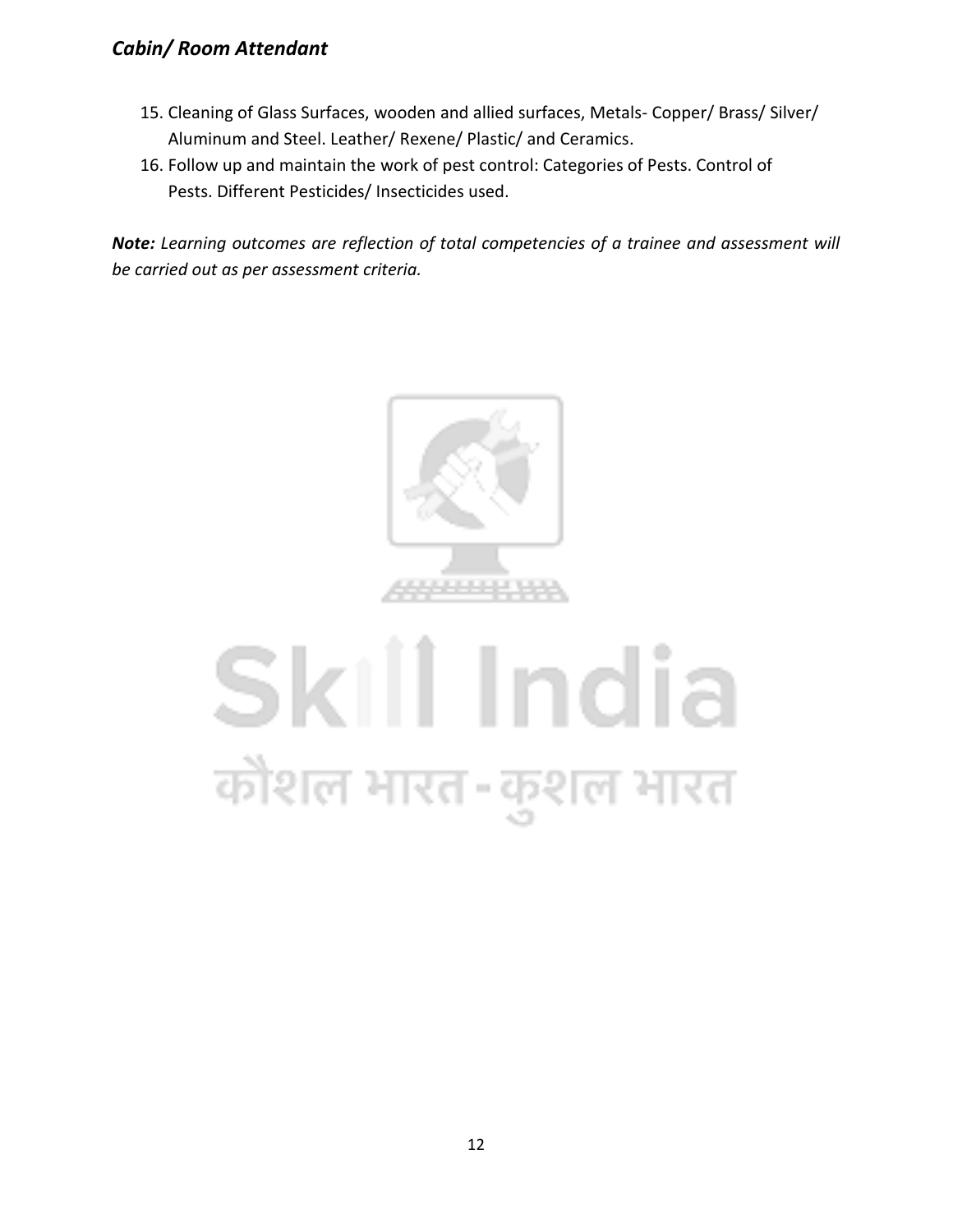# **7. LEARNING OUTCOME WITH ASSESSMENT CRITERIA**

| <b>GENERIC LEARNING OUTCOME</b>                                                                 |                                                                                                                                                                                                                                   |
|-------------------------------------------------------------------------------------------------|-----------------------------------------------------------------------------------------------------------------------------------------------------------------------------------------------------------------------------------|
| <b>LEARNING OUTCOMES</b>                                                                        | <b>ASSESSMENT CRITERIA</b>                                                                                                                                                                                                        |
| 1. Recognize & comply safe<br>working practices,<br>environment regulation and<br>housekeeping. | 1.1.<br>Follow and maintain procedures to achieve a safe<br>working environment in line with occupational<br>health and safety regulations and requirements.<br>1.2.<br>and<br>all<br>unsafe<br>situations<br>Recognize<br>report |
|                                                                                                 | according to site policy.                                                                                                                                                                                                         |
|                                                                                                 | Identify and take necessary precautions on fire and<br>1.3.<br>safety hazards and report according to site policy<br>and procedures.                                                                                              |
|                                                                                                 | 1.4.<br>Identify, handle<br>and<br>off<br>store<br>dispose<br>$\sqrt{2}$<br>dangerous/unsalvageable goods and substances<br>according to site policy and procedures following<br>safety regulations and requirements.             |
|                                                                                                 | Identify and observe site policies and procedures in<br>1.5.<br>regard to illness or accident.                                                                                                                                    |
|                                                                                                 | 1.6.<br>Identify safety alarms accurately.                                                                                                                                                                                        |
|                                                                                                 | Report supervisor/ Competent of authority in the<br>1.7.<br>event of accident or sickness of any staff and record<br>accident details<br>correctly<br>according<br>to<br>site                                                     |
|                                                                                                 | accident/injury procedures.                                                                                                                                                                                                       |
|                                                                                                 | 1.8.<br>Identify and observe site evacuation procedures<br>according to site policy.<br>1.9.<br>Identify Personal Productive Equipment (PPE) and                                                                                  |
|                                                                                                 | use the same as per related working environment.                                                                                                                                                                                  |
|                                                                                                 | Identify basic first aid and use them under different<br>1.10.<br>circumstances.                                                                                                                                                  |
|                                                                                                 | 1.11.<br>Identify different fire extinguisher and use the same<br>as per requirement.                                                                                                                                             |
|                                                                                                 | 1.12. Identify environmental pollution & contribute to<br>avoidance of same.                                                                                                                                                      |
|                                                                                                 | 1.13. Take opportunities to use energy and materials in an<br>environmentally friendly manner                                                                                                                                     |
|                                                                                                 | 1.14. Avoid waste and dispose waste as per procedure                                                                                                                                                                              |
|                                                                                                 | Recognize different components of 5S and apply the<br>1.15.<br>same in the working environment.                                                                                                                                   |
|                                                                                                 |                                                                                                                                                                                                                                   |
| 2. Select and ascertain                                                                         | 2.1 Select appropriate measuring instruments such as                                                                                                                                                                              |
| measuring instrument and                                                                        | micrometers, vernier calipers, dial gauge, bevel                                                                                                                                                                                  |
| measure dimension of                                                                            | protector and height gauge (as per tool list).                                                                                                                                                                                    |
| components and record data.                                                                     | Ascertain the functionality & correctness of the<br>2.2 <sub>2</sub>                                                                                                                                                              |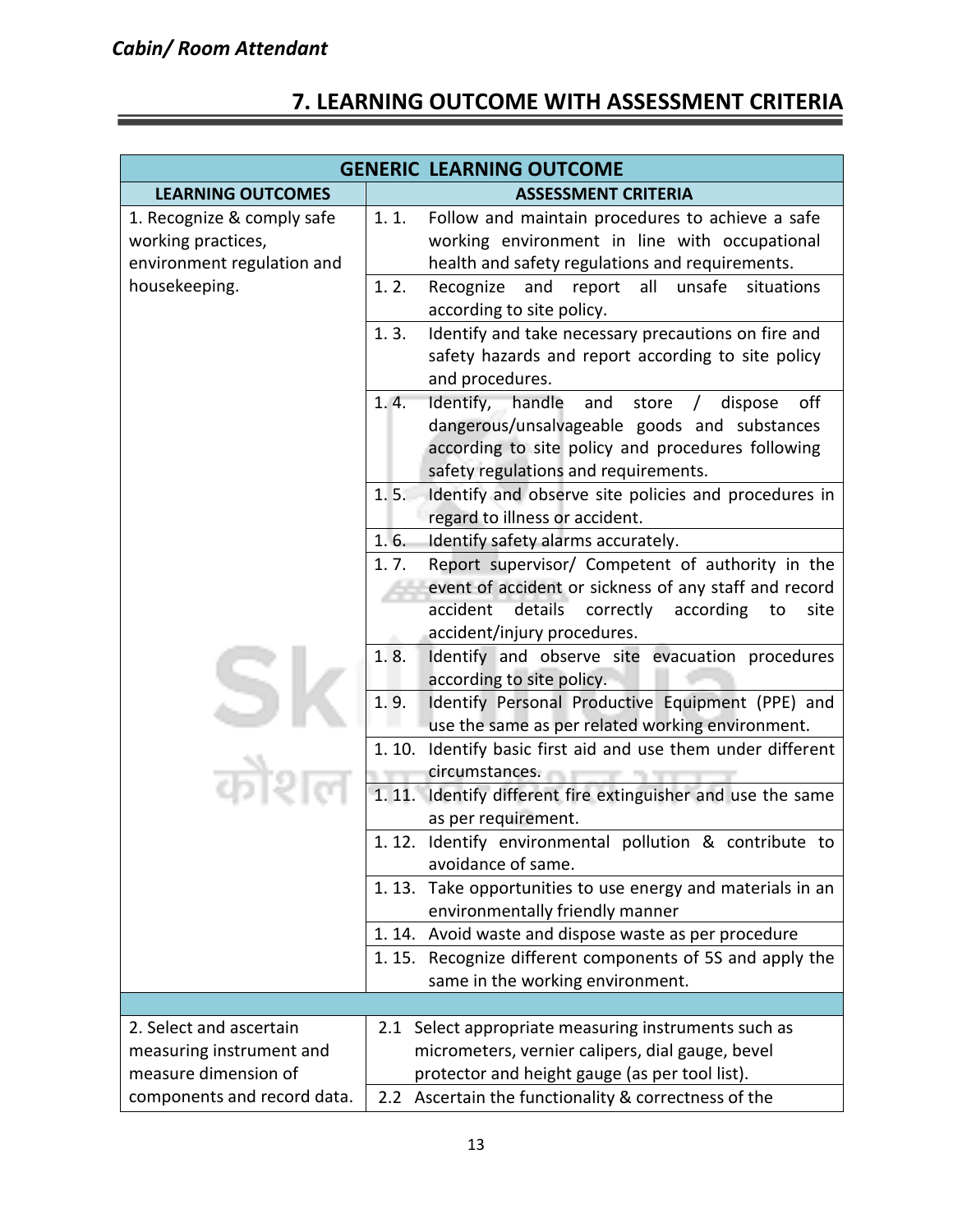|                                                                                                                                                     | instrument.                                                                                                                                                                                                                                                                                                                          |  |
|-----------------------------------------------------------------------------------------------------------------------------------------------------|--------------------------------------------------------------------------------------------------------------------------------------------------------------------------------------------------------------------------------------------------------------------------------------------------------------------------------------|--|
|                                                                                                                                                     | 2.3 Measure dimension of the components & record data<br>to analyse the with given drawing/measurement.                                                                                                                                                                                                                              |  |
|                                                                                                                                                     |                                                                                                                                                                                                                                                                                                                                      |  |
| 3. Explain the concept in<br>productivity, quality tools,                                                                                           | 3.1 Explain the concept of productivity and quality tools<br>and apply during execution of job.                                                                                                                                                                                                                                      |  |
| and labour welfare legislation<br>and apply such in day to day<br>work to improve productivity                                                      | 3.2 Understand the basic concept of labour welfare<br>legislation and adhere to responsibilities and remain<br>sensitive towards such laws.                                                                                                                                                                                          |  |
| & quality.                                                                                                                                          | Knows benefits guaranteed under various acts<br>3.3                                                                                                                                                                                                                                                                                  |  |
|                                                                                                                                                     |                                                                                                                                                                                                                                                                                                                                      |  |
| Explain<br>4.<br>energy<br>conservation, global warming<br>and pollution and contribute<br>in day to day work by<br>optimally<br>using<br>available | 4.1 Explain the concept of energy conservation, global<br>warming, pollution and utilize the available recourses<br>optimally & remain sensitive to avoid environment<br>pollution.<br>4.2 Dispose waste following standard procedure.                                                                                               |  |
| resources.                                                                                                                                          |                                                                                                                                                                                                                                                                                                                                      |  |
|                                                                                                                                                     |                                                                                                                                                                                                                                                                                                                                      |  |
| 5. Explain personnel finance,<br>entrepreneurship and<br>manage/organize related task<br>in day to day work for<br>personal & societal growth.      | 5. 1. Explain personnel finance and entrepreneurship.<br>5. 2. Explain role of Various Schemes and Institutes for self-<br>employment i.e. DIC, SIDA, SISI, NSIC, SIDO, Idea for<br>financing/ non financing support agencies<br>to<br>familiarizes with<br>the<br>Policies<br>/Programmes<br>&<br>procedure & the available scheme. |  |
|                                                                                                                                                     | 5. 3. Prepare Project report to become an entrepreneur for<br>submission to financial institutions.                                                                                                                                                                                                                                  |  |
|                                                                                                                                                     |                                                                                                                                                                                                                                                                                                                                      |  |
| 6. Plan and organize the work<br>related to the occupation.                                                                                         | 6. 1. Use documents, drawings and recognize hazards in the<br>work site.                                                                                                                                                                                                                                                             |  |
|                                                                                                                                                     | 6. 2. Plan workplace/ assembly location with due<br>consideration to operational stipulation                                                                                                                                                                                                                                         |  |
|                                                                                                                                                     | 6. 3. Communicate effectively with others and plan project<br>tasks                                                                                                                                                                                                                                                                  |  |
|                                                                                                                                                     | 6.4. Assign roles and responsibilities of the co-trainees for<br>execution of the task effectively and monitor the same.                                                                                                                                                                                                             |  |
| <b>SPECIFIC OUTCOME</b>                                                                                                                             |                                                                                                                                                                                                                                                                                                                                      |  |
| Block-I (Section:10 in the competency based curriculum)                                                                                             |                                                                                                                                                                                                                                                                                                                                      |  |

*Assessment Criteria i.e. the standard of performance, for each specific learning outcome mentioned under block – I (section: 10) must ensure that the trainee works in familiar surroundings where nature of job is routine type, situation of clear choice & predictable. Assessment criteria should broadly cover the aspect of Planning (Identify, ascertain, etc.); Execution (apply factual knowledge of field of knowledge, recall and demonstrate practical*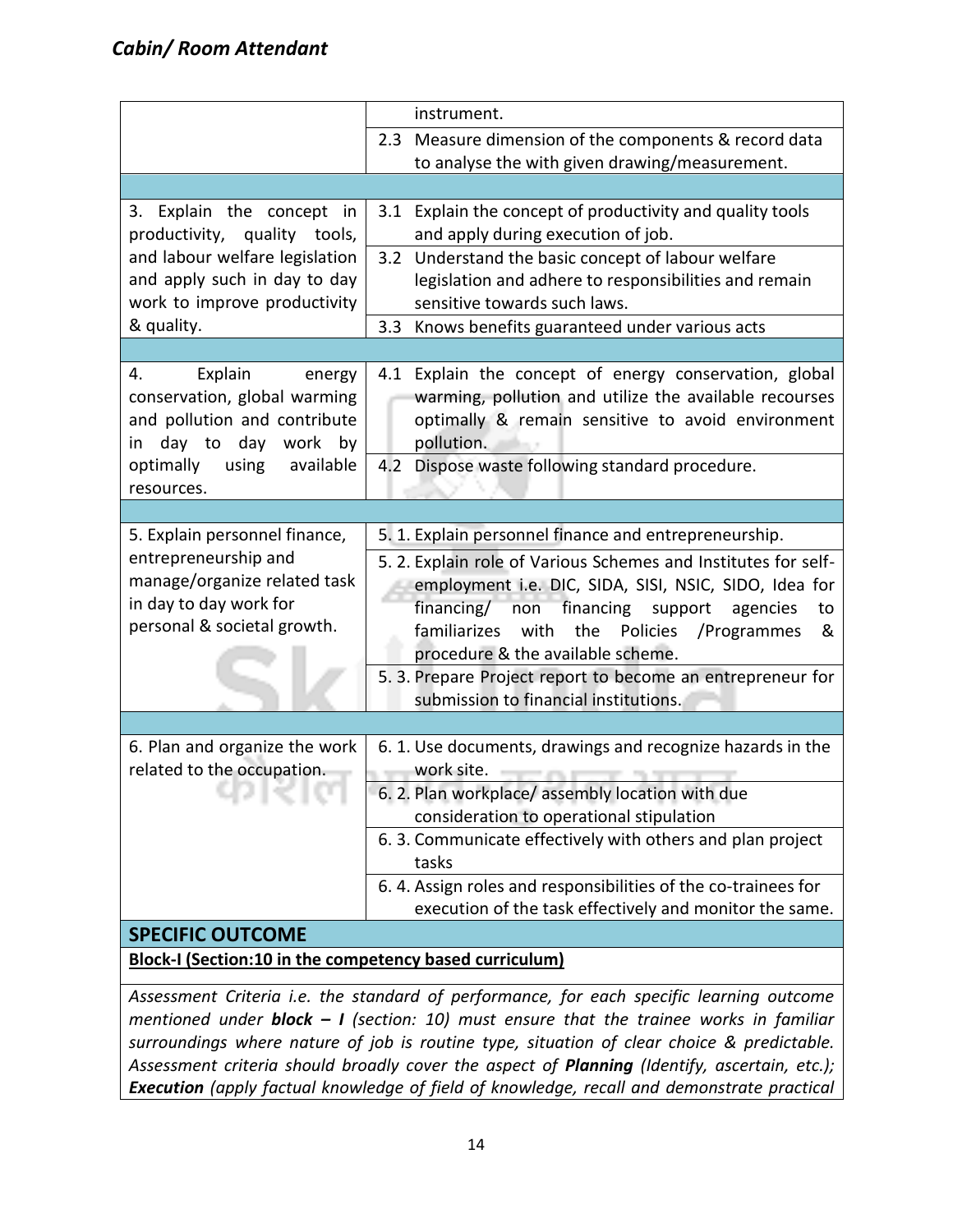*skill during performing the work in routine and repetitive in narrow range of application, using appropriate rule and tool, complying basic arithmetic and algebraic principles and language to communicate in written or oral with required clarity; Checking/ Testing to ensure functionality during the assessment of each outcome. The assessments parameters must also ascertain that the candidate is responsible for his/her own work and learning.*



# Skill India कोशल भारत-कुशल भारत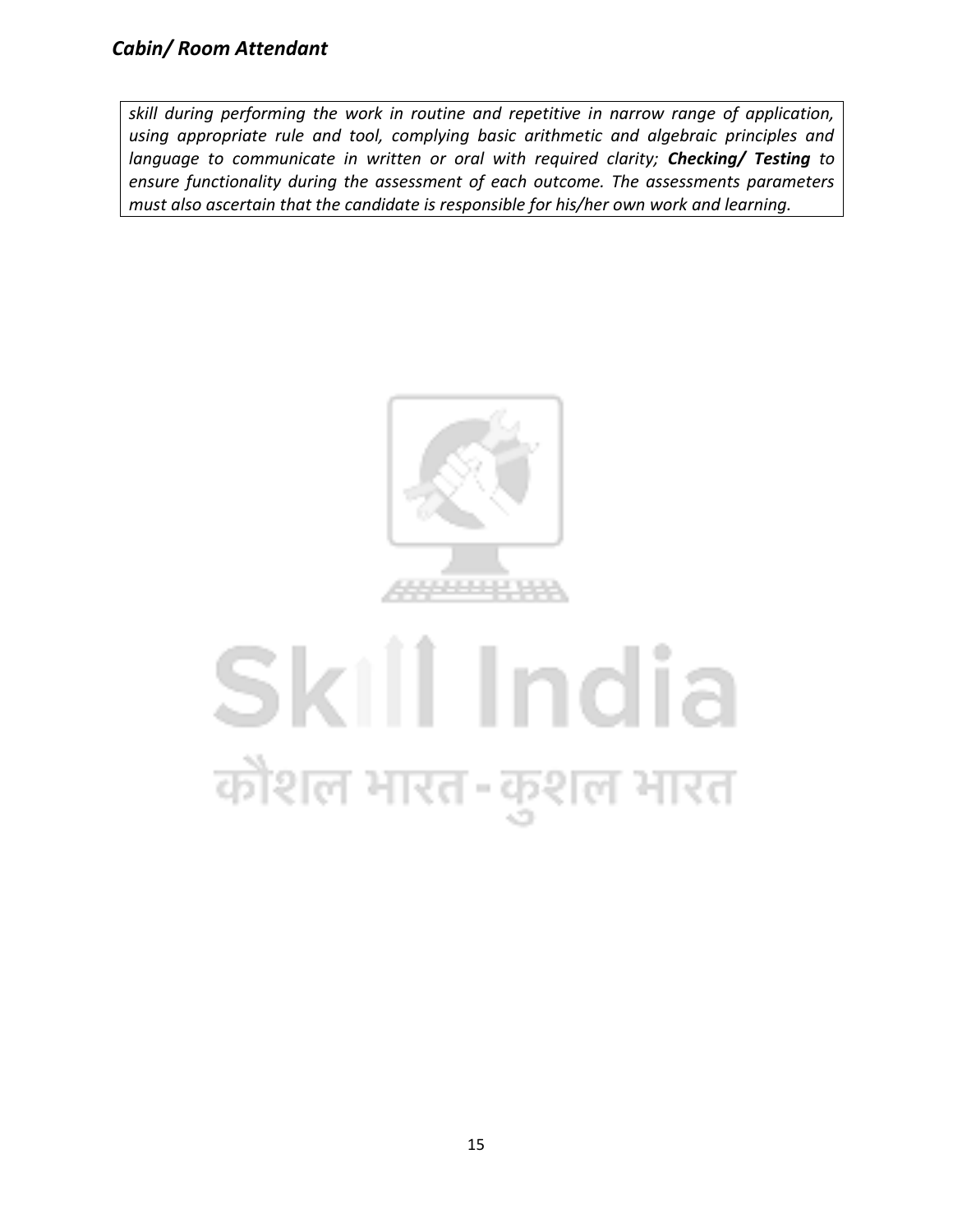# **BASIC TRAINING (Block – I)**

# **Duration: (03) Three Months**

| <b>Week</b><br>No. | <b>Professional Skills</b><br>(Trade Practical)            | <b>Professional Knowledge</b><br>(Trade Theory) |
|--------------------|------------------------------------------------------------|-------------------------------------------------|
| $\mathbf{1}$       | Orientation: With industry, knowledge                      | Introduction to basic Soft Skills, standard     |
|                    | about whole premises/property.                             | etiquettes.                                     |
|                    | <b>Familiarization with Human Resource</b>                 | Knowledge of Room at Various Status.            |
|                    | Department and been introduce who's                        | Like Checkout / Departure                       |
|                    | is who? (Other related dept).                              |                                                 |
| $\overline{2}$     | (Basic Skills) For orientation of industry                 | Knowledge of Vacant                             |
|                    | will have standard etiquettes and basic                    | Room/Knowledge of Occupied                      |
|                    | knowledge.                                                 | Room/Knowledge of Standard                      |
|                    |                                                            | Room,                                           |
|                    |                                                            | Knowledge of Bed Preparation for single         |
|                    |                                                            | and double bed                                  |
| 3                  | Reporting to HOD Housekeeping.                             | Knowledge of Cleaning of Guest Room             |
|                    | 1. Knowledge about shift duties.                           |                                                 |
|                    | 2. Knowledge about work place.                             | Knowledge of taking care of guest               |
|                    | 3. Knowledge about hierarchy                               |                                                 |
|                    | 4. Physically working.<br>Reporting on duty with specified |                                                 |
|                    | dress code with proper grooming.                           |                                                 |
|                    |                                                            |                                                 |
| 4                  | Making aware of things for work                            | Importance about safety and                     |
|                    | purpose.(chemicals, cleaning                               | precaution to be taken while handling           |
|                    | equipments)                                                | the cleaning equipments and using               |
|                    |                                                            | cleaning materials.                             |
| 5                  | Making charts by himself about                             | Personality Traits of guests and visitors       |
|                    | chemicals and equipments.                                  | and passengers of railway coaches.              |
|                    | Eg. Cleaning liquids.: R1 - Multipurpose                   |                                                 |
|                    | Cleaning R6 - for W/C Cleaning                             |                                                 |
|                    | Eg Equipments: Dry- mop , wet mop and                      |                                                 |
|                    | dusters.                                                   |                                                 |
| 6                  | <b>Public Area:</b>                                        | Work Routine Co-ordination of House             |
|                    | Public area includes a vast place back of                  | Keeping with other departments                  |
|                    | the house (Place being used by                             |                                                 |
|                    | staff)                                                     |                                                 |
|                    | 1. Wash Room (toilets)                                     |                                                 |
|                    | 2. Changing Room. (Lockers)                                |                                                 |
|                    | 3. Offices (Related Depts)                                 |                                                 |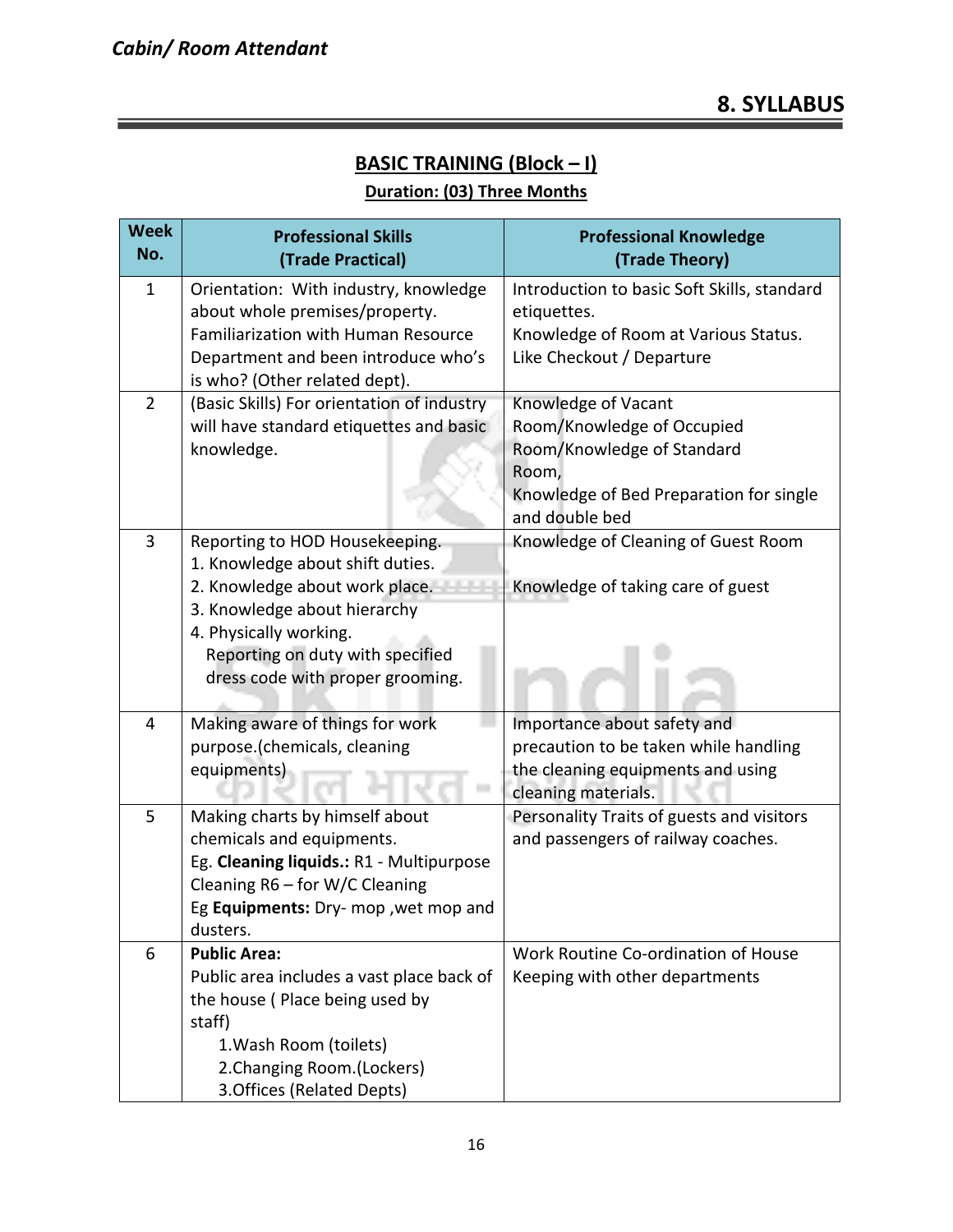|    | 4.Cafeteria                                                                                                                                                                                                                                                                                                                                                                                                                                                                                                                                                                                                                            |                                                                                               |
|----|----------------------------------------------------------------------------------------------------------------------------------------------------------------------------------------------------------------------------------------------------------------------------------------------------------------------------------------------------------------------------------------------------------------------------------------------------------------------------------------------------------------------------------------------------------------------------------------------------------------------------------------|-----------------------------------------------------------------------------------------------|
| 7  | Back area means exit of guest area.<br>1. Stair case and elevators.(Lift)<br>Stacking of linen and equipments.<br>2.<br>Banquets:<br>Knowledge about banquets and its<br>accessories and different related<br>elements.<br>The place which is being used by<br>guest/client for purpose meeting<br>conference, and for party purpose.<br>Knowledge and demonstration of Wash<br>room, main halls, pre function area and                                                                                                                                                                                                                | General principles of Cleaning.                                                               |
| 8  | back of the house.<br>Guest area:- (Rooms and corridors)<br>Knowledge about attending the front of<br>the house of guest area.<br>1. A suit room<br>2. Living rooms of guests<br>Bath rooms<br>3.<br>Attending the guest call (as per<br>requirements of guests).<br>1. Knowledge about the<br><b>EPBAX</b><br>system, call picking.<br>Delivering as per request to guest.<br>2.<br>Delivering the call to the related<br>department as per requirements of<br>guests. knowledge about providing<br>amenities as per request of the<br>guest Providing linen<br>(bed/bathroom), laundry services<br>(washing/pressing, dry-cleaning). | Firefighting methods, fire extinguishers<br>and application of first aid.<br>79. U<br>AC L    |
| 9  | Knowledge about checking the room<br>status (occupied/vacant and dirty)                                                                                                                                                                                                                                                                                                                                                                                                                                                                                                                                                                | Knowledge of indoor and outdoor plants<br>and flower arrangements, types and style            |
| 10 | Knowledge and demonstration about<br>providing room service<br>Bed making, cleaning of wash room and<br>making room ready to use according to<br>the status.                                                                                                                                                                                                                                                                                                                                                                                                                                                                           | Schedule and Record Keeping of materials<br>and articles in the coach and attending<br>duties |
| 11 | Knowledge about the safety and first<br>aid to the field area. Practical<br>knowledge about functioning of<br>various kinds of fire extinguisher.<br>Practical knowledge of fire exits in the                                                                                                                                                                                                                                                                                                                                                                                                                                          | Principles of air conditioning system and<br>knowledge about its working.                     |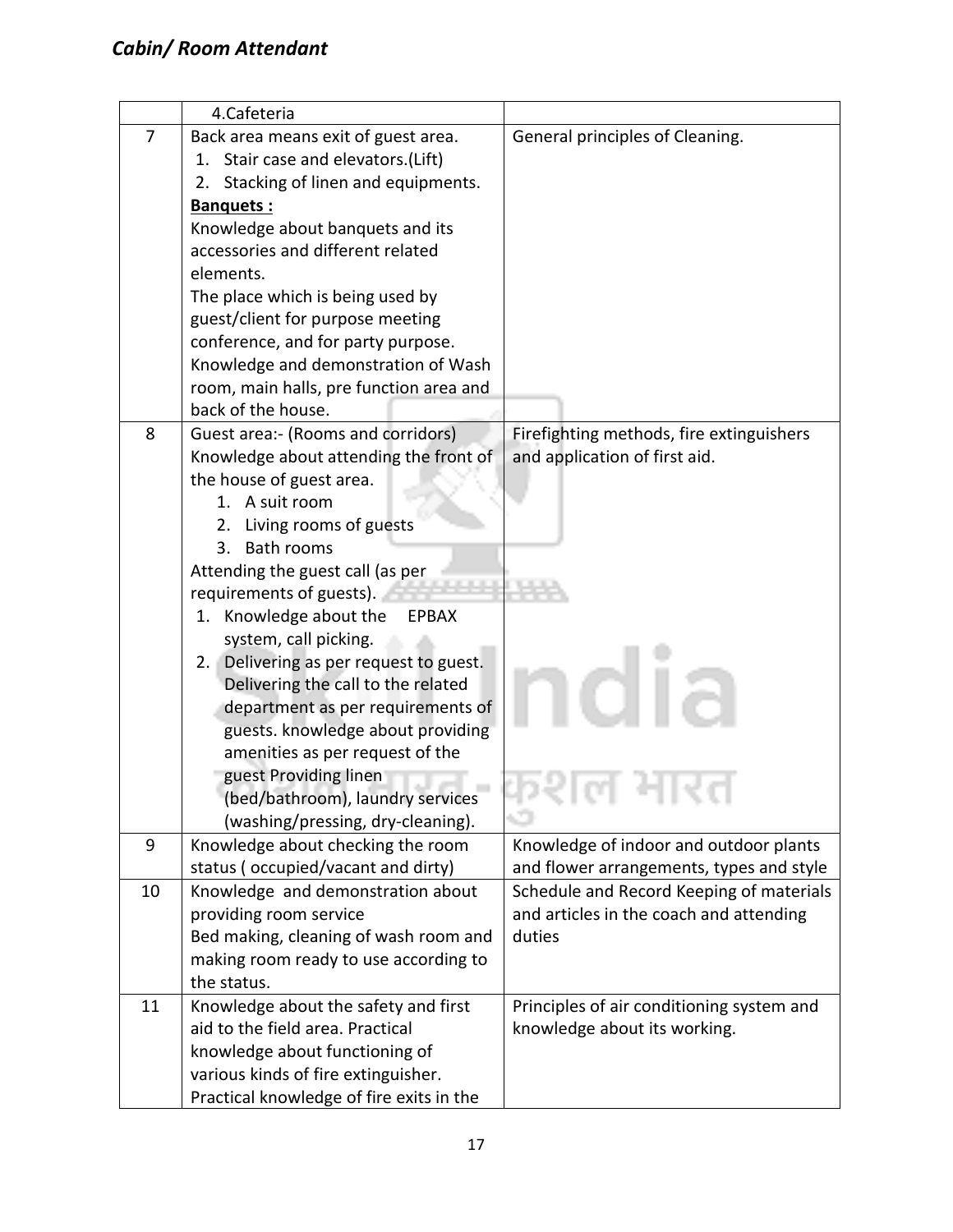|    | industry/property in the premises.      |                                         |
|----|-----------------------------------------|-----------------------------------------|
|    | Knowledge of building safety rule as    |                                         |
|    |                                         |                                         |
|    | per standard of the hotel (external     |                                         |
|    | and internal)                           |                                         |
| 12 | Attendant services in railway           | Cleaning of Glass Surfaces. Wood and    |
|    | compartment:                            | Allied Surfaces. Metals- Copper/ Brass/ |
|    | Knowledge about the railway route       | Silver/ Aluminium and Steel. Leather/   |
|    | starting and ending point of particular | Rexene/ Plastic/ and Ceramics           |
|    | train and halting points.               |                                         |
|    | Knowledge about the status of the       | Importance of pest control:             |
|    | passengers.                             | Categories of Pests. Control of Pests.  |
|    | Knowledge and demonstration of          | Different Pesticides/ Insecticides      |
|    | distribution of articles to the         | used.                                   |
|    | passenger and collection procedures.    |                                         |
|    | Knowledge of keeping records of the     |                                         |
|    | articles and maintenance of the         |                                         |
|    | registers.                              |                                         |
|    | Knowledge of attending the calls from   |                                         |
|    | passengers time to time and providing   |                                         |
|    | services for tea, snacks and meal.      |                                         |
|    | Knowledge about positive gesture and    |                                         |
|    | decent behaviours with passengers.      |                                         |
|    | Knowledge and demonstration of air      |                                         |
|    | conditioning system of the coaches and  |                                         |
|    | regulation of temperature maintenance   |                                         |
|    | system.                                 |                                         |
|    | Knowledge about the first aid           |                                         |
|    | treatment as per requirements of the    |                                         |
|    | passengers.                             |                                         |
|    | Knowledge and demonstration about       |                                         |
|    | disposal of waste in the hotel, private |                                         |
|    | attendant services and railway coaches. |                                         |
| 13 |                                         | <b>Internal Assessment 03days</b>       |

**Note: -** *More emphasis to be given on video/real-life pictures during theoretical classes. Some real-life pictures/videos of related industry operations may be shown to the trainees to give a feel of Industry and their future assignment.*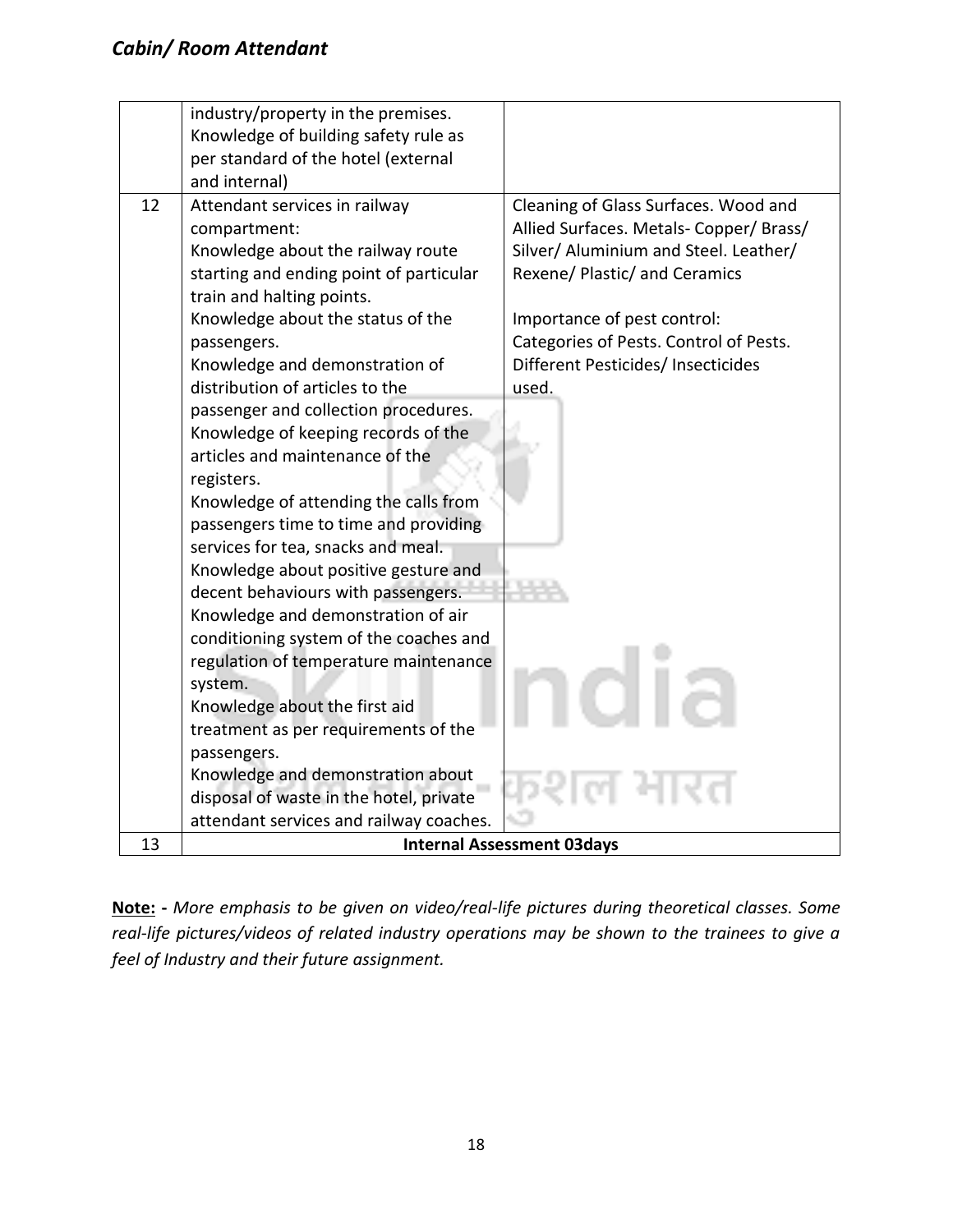# **9.1 EMPLOYABILITY SKILLS**

 **(DURATION: - 110 HRS.)**

| $Block - I$                                |                                                                                                                                                                                                                                                                                                                                                                                                                                                                                                                                      |  |  |  |  |  |  |  |
|--------------------------------------------|--------------------------------------------------------------------------------------------------------------------------------------------------------------------------------------------------------------------------------------------------------------------------------------------------------------------------------------------------------------------------------------------------------------------------------------------------------------------------------------------------------------------------------------|--|--|--|--|--|--|--|
| (Duration - 55 hrs.)                       |                                                                                                                                                                                                                                                                                                                                                                                                                                                                                                                                      |  |  |  |  |  |  |  |
| 1. English Literacy                        |                                                                                                                                                                                                                                                                                                                                                                                                                                                                                                                                      |  |  |  |  |  |  |  |
| Duration: 20 Hrs.                          | :09<br><b>Marks</b>                                                                                                                                                                                                                                                                                                                                                                                                                                                                                                                  |  |  |  |  |  |  |  |
| Pronunciation                              | Accentuation (mode of pronunciation) on simple words, Diction<br>(use of word and speech)                                                                                                                                                                                                                                                                                                                                                                                                                                            |  |  |  |  |  |  |  |
| <b>Functional Grammar</b>                  | Transformation of sentences, Voice change, Change of tense, Spellings.                                                                                                                                                                                                                                                                                                                                                                                                                                                               |  |  |  |  |  |  |  |
| <b>Reading</b>                             | Reading and understanding simple sentences about self, work and<br>environment                                                                                                                                                                                                                                                                                                                                                                                                                                                       |  |  |  |  |  |  |  |
| <b>Writing</b>                             | Construction of simple sentences Writing<br>simple English                                                                                                                                                                                                                                                                                                                                                                                                                                                                           |  |  |  |  |  |  |  |
| <b>Speaking / Spoken</b><br><b>English</b> | Speaking with preparation on self, on family, on friends/ classmates, on<br>know, picture reading gain confidence through role-playing and<br>discussions on current happening job description, asking about<br>someone's job habitual actions. Cardinal (fundamental) numbers<br>ordinal numbers. Taking messages, passing messages on and filling in<br>message forms Greeting and introductions office hospitality, Resumes<br>or curriculum vita essential parts, letters of application reference to<br>previous communication. |  |  |  |  |  |  |  |
| 2. I.T. Literacy<br>Duration: 20 Hrs.      | <b>Marks</b><br>:09                                                                                                                                                                                                                                                                                                                                                                                                                                                                                                                  |  |  |  |  |  |  |  |
| <b>Basics of Computer</b>                  | Introduction, Computer and its applications, Hardware and peripherals,<br>Switching on-Starting and shutting down of computer.                                                                                                                                                                                                                                                                                                                                                                                                       |  |  |  |  |  |  |  |
| <b>Computer Operating</b><br>System        | Basics of Operating System, WINDOWS, The user interface of Windows<br>OS, Create, Copy, Move and delete Files and Folders, Use of External<br>memory like pen drive, CD, DVD etc, Use of Common applications.                                                                                                                                                                                                                                                                                                                        |  |  |  |  |  |  |  |
| Worksheet                                  | Word processing and   Basic operating of Word Processing, Creating, opening and closing<br>Documents, use of shortcuts, Creating and Editing of Text, Formatting<br>the Text, Insertion & creation of Tables. Printing document.<br>Basics of Excel worksheet, understanding basic commands, creating<br>simple worksheets, understanding sample worksheets, use of simple<br>formulas and functions, Printing of simple excel sheets.                                                                                               |  |  |  |  |  |  |  |
| Computer                                   | Basic of computer Networks (using real life examples), Definitions of                                                                                                                                                                                                                                                                                                                                                                                                                                                                |  |  |  |  |  |  |  |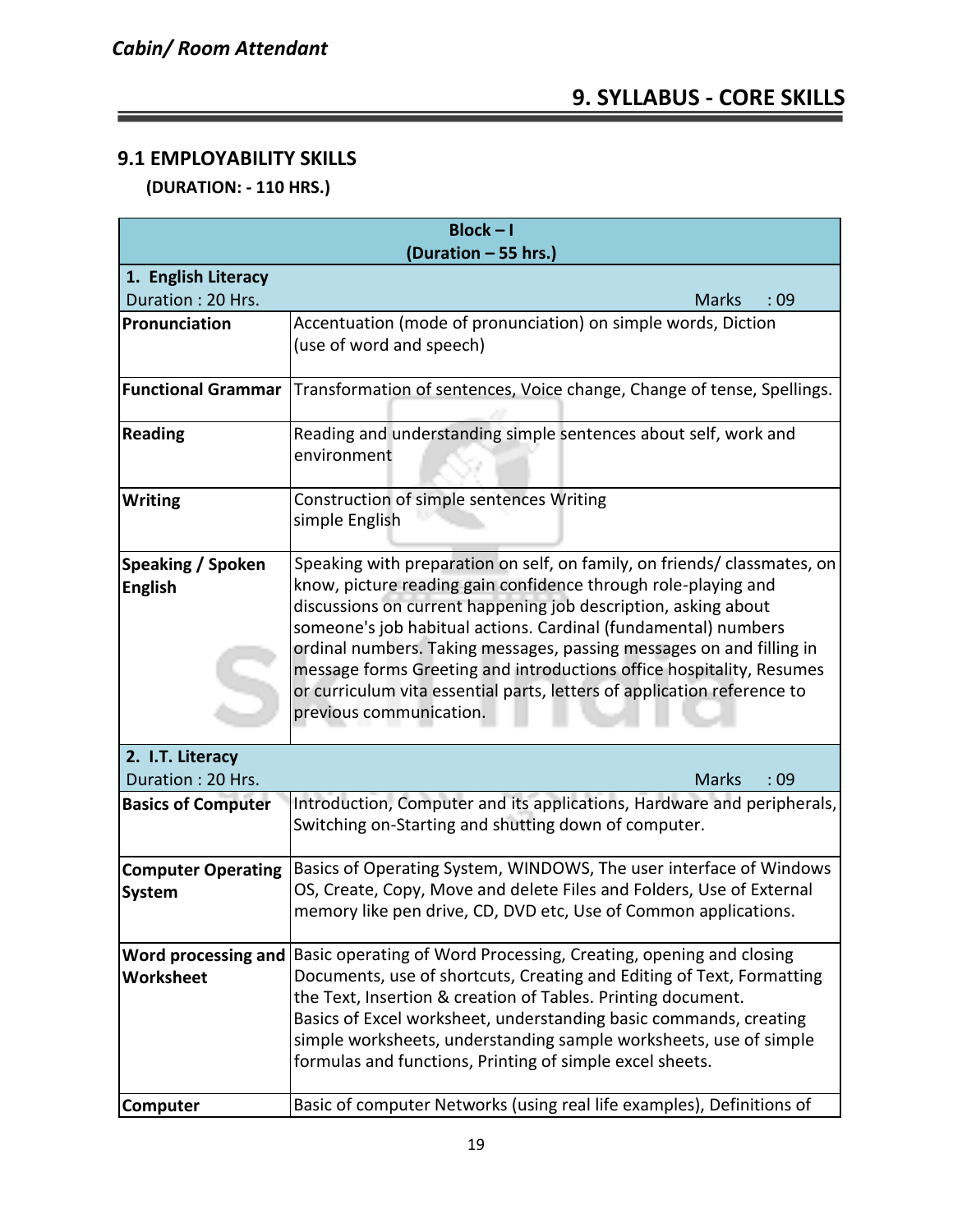| <b>Networking and</b><br>Internet       | Local Area Network (LAN), Wide Area Network (WAN), Internet,<br>Concept of Internet (Network of Networks),<br>Meaning of World Wide Web (WWW), Web Browser, Web Site, Web<br>page and Search Engines. Accessing the Internet using Web Browser,<br>Downloading and Printing Web Pages, Opening an email account and<br>use of email. Social media sites and its implication.<br>Information Security and antivirus tools, Do's and Don'ts in |  |  |  |  |  |  |
|-----------------------------------------|----------------------------------------------------------------------------------------------------------------------------------------------------------------------------------------------------------------------------------------------------------------------------------------------------------------------------------------------------------------------------------------------------------------------------------------------|--|--|--|--|--|--|
|                                         | Information Security, Awareness of IT - ACT, types of cyber crimes.                                                                                                                                                                                                                                                                                                                                                                          |  |  |  |  |  |  |
| <b>3. Communication Skills</b>          |                                                                                                                                                                                                                                                                                                                                                                                                                                              |  |  |  |  |  |  |
| Duration: 15 Hrs.                       | <b>Marks</b><br>: 07                                                                                                                                                                                                                                                                                                                                                                                                                         |  |  |  |  |  |  |
| Introduction to<br><b>Communication</b> | Communication and its importance                                                                                                                                                                                                                                                                                                                                                                                                             |  |  |  |  |  |  |
| <b>Skills</b>                           | Principles of Effective communication                                                                                                                                                                                                                                                                                                                                                                                                        |  |  |  |  |  |  |
|                                         | Types of communication - verbal, non verbal, written, email, talking on<br>phone.<br>Non verbal communication -characteristics, components-Para-language<br>Body language<br>Barriers to communication and dealing with barriers.<br>Handling nervousness/ discomfort.                                                                                                                                                                       |  |  |  |  |  |  |
| <b>Listening Skills</b>                 | Listening-hearing and listening, effective listening, barriers to                                                                                                                                                                                                                                                                                                                                                                            |  |  |  |  |  |  |
|                                         | effective listening guidelines for effective listening.<br>Triple- A Listening - Attitude, Attention & Adjustment.<br>Active Listening Skills.                                                                                                                                                                                                                                                                                               |  |  |  |  |  |  |
| <b>Motivational</b>                     | Characteristics Essential to Achieving Success.                                                                                                                                                                                                                                                                                                                                                                                              |  |  |  |  |  |  |
| <b>Training</b>                         | The Power of Positive Attitude.<br>Self awareness                                                                                                                                                                                                                                                                                                                                                                                            |  |  |  |  |  |  |
|                                         | <b>Importance of Commitment</b><br><b>Ethics and Values</b>                                                                                                                                                                                                                                                                                                                                                                                  |  |  |  |  |  |  |
|                                         | <b>Ways to Motivate Oneself</b><br>Personal Goal setting and Employability Planning.                                                                                                                                                                                                                                                                                                                                                         |  |  |  |  |  |  |
|                                         | Manners, Etiquettes, Dress code for an interview                                                                                                                                                                                                                                                                                                                                                                                             |  |  |  |  |  |  |
|                                         | Do's & Don'ts for an interview.                                                                                                                                                                                                                                                                                                                                                                                                              |  |  |  |  |  |  |
| <b>Facing Interviews</b>                |                                                                                                                                                                                                                                                                                                                                                                                                                                              |  |  |  |  |  |  |
| <b>Behavioral Skills</b>                | Problem Solving                                                                                                                                                                                                                                                                                                                                                                                                                              |  |  |  |  |  |  |
|                                         | <b>Confidence Building</b>                                                                                                                                                                                                                                                                                                                                                                                                                   |  |  |  |  |  |  |
|                                         | Attitude                                                                                                                                                                                                                                                                                                                                                                                                                                     |  |  |  |  |  |  |
| 4. Entrepreneurship Skills              |                                                                                                                                                                                                                                                                                                                                                                                                                                              |  |  |  |  |  |  |
| Duration: 15 Hrs.                       | <b>Marks</b><br>: 06                                                                                                                                                                                                                                                                                                                                                                                                                         |  |  |  |  |  |  |
| <b>Concept of</b>                       | Entrepreneur - Entrepreneurship - Enterprises:-Conceptual issue                                                                                                                                                                                                                                                                                                                                                                              |  |  |  |  |  |  |
| Entrepreneurship                        | Entrepreneurship vs. management, Entrepreneurial motivation.<br>Performance & Record, Role & Function of entrepreneurs in relation to                                                                                                                                                                                                                                                                                                        |  |  |  |  |  |  |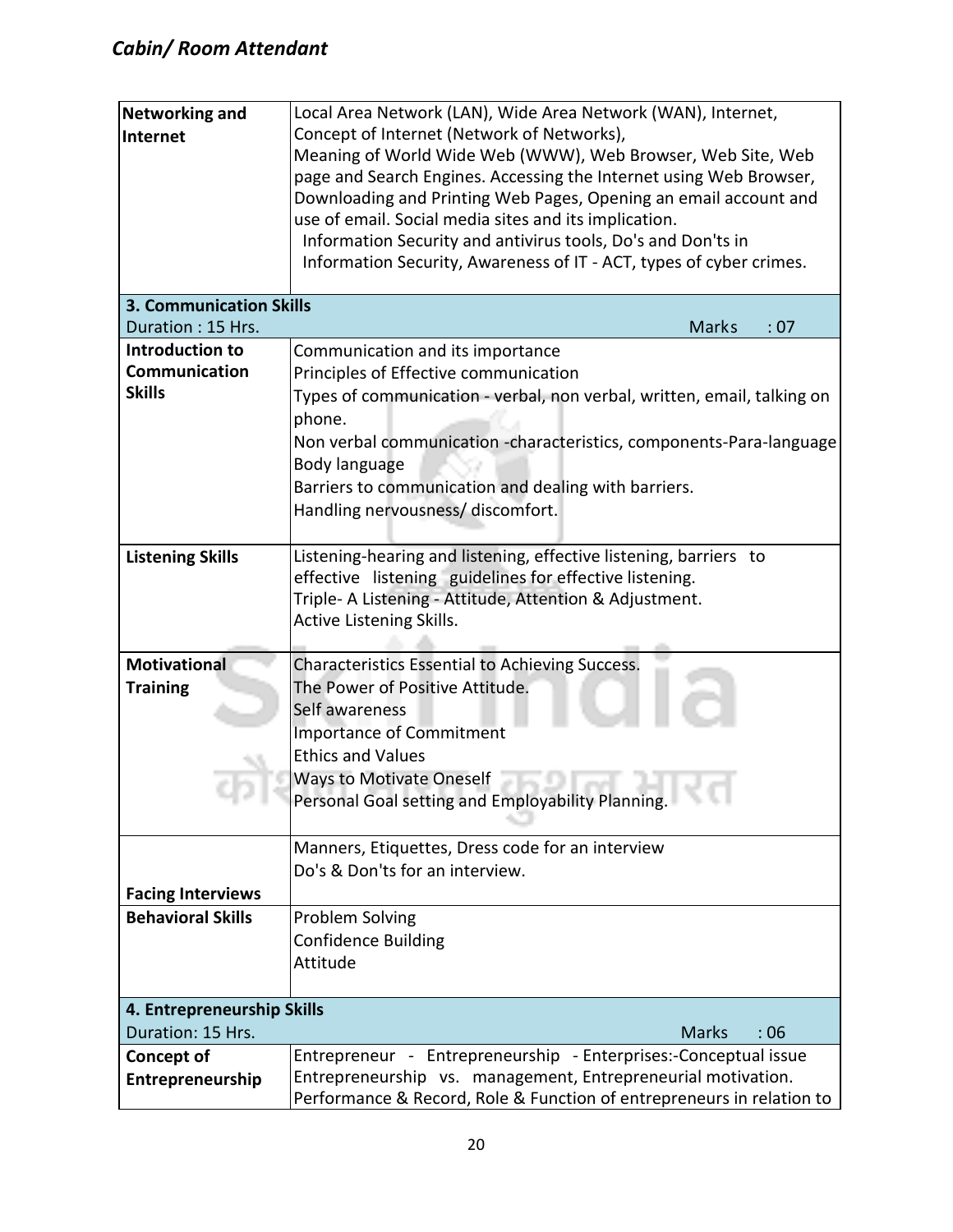|                                                                                               | the enterprise & relation to the economy, Source of business ideas,<br>Entrepreneurial opportunities, The process of setting up a business. |  |  |  |  |  |  |  |
|-----------------------------------------------------------------------------------------------|---------------------------------------------------------------------------------------------------------------------------------------------|--|--|--|--|--|--|--|
| <b>Project Preparation</b>                                                                    | Qualities of a good Entrepreneur, SWOT and Risk Analysis. Concept &                                                                         |  |  |  |  |  |  |  |
| & Marketing                                                                                   | application of PLC, Sales & distribution Management. Different                                                                              |  |  |  |  |  |  |  |
| analysis                                                                                      | Between Small Scale & Large Scale Business, Market Survey, Method                                                                           |  |  |  |  |  |  |  |
|                                                                                               | of marketing, Publicity and advertisement, Marketing Mix.                                                                                   |  |  |  |  |  |  |  |
| <b>Institutions Support</b>                                                                   | Preparation of Project. Role of Various Schemes and Institutes for self-                                                                    |  |  |  |  |  |  |  |
|                                                                                               | employment i.e. DIC, SIDA, SISI, NSIC, SIDO, Idea for financing/ non                                                                        |  |  |  |  |  |  |  |
|                                                                                               | financing support agencies to familiarizes with the Policies                                                                                |  |  |  |  |  |  |  |
|                                                                                               | /Programmes& procedure & the available scheme.                                                                                              |  |  |  |  |  |  |  |
| Investment                                                                                    | Project formation, Feasibility, Legal formalities i.e., Shop Act,                                                                           |  |  |  |  |  |  |  |
| Procurement                                                                                   | Estimation & Costing, Investment procedure - Loan procurement -                                                                             |  |  |  |  |  |  |  |
|                                                                                               | Banking Processes.                                                                                                                          |  |  |  |  |  |  |  |
|                                                                                               |                                                                                                                                             |  |  |  |  |  |  |  |
| 5. Productivity                                                                               |                                                                                                                                             |  |  |  |  |  |  |  |
| Duration: 10 Hrs.                                                                             | :05<br><b>Marks</b>                                                                                                                         |  |  |  |  |  |  |  |
| <b>Benefits</b>                                                                               | Personal / Workman - Incentive, Production linked Bonus,                                                                                    |  |  |  |  |  |  |  |
|                                                                                               | Improvement in living standard.                                                                                                             |  |  |  |  |  |  |  |
|                                                                                               |                                                                                                                                             |  |  |  |  |  |  |  |
| <b>Affecting Factors</b>                                                                      | Skills, Working Aids, Automation, Environment, Motivation - How                                                                             |  |  |  |  |  |  |  |
|                                                                                               | improves or slows down.                                                                                                                     |  |  |  |  |  |  |  |
|                                                                                               |                                                                                                                                             |  |  |  |  |  |  |  |
| <b>Comparison with</b>                                                                        | Comparative productivity in developed countries (viz. Germany,                                                                              |  |  |  |  |  |  |  |
| Japan and Australia) in selected industries e.g. Manufacturing, Steel,<br>developed countries |                                                                                                                                             |  |  |  |  |  |  |  |
|                                                                                               | Mining, Construction etc. Living standards of those countries, wages.                                                                       |  |  |  |  |  |  |  |
| <b>Personal Finance</b>                                                                       | Banking processes, Handling ATM, KYC registration, safe cash handling,                                                                      |  |  |  |  |  |  |  |
|                                                                                               | Personal risk and Insurance.                                                                                                                |  |  |  |  |  |  |  |
| <b>Management</b>                                                                             |                                                                                                                                             |  |  |  |  |  |  |  |
|                                                                                               | 6. Occupational Safety, Health and Environment Education                                                                                    |  |  |  |  |  |  |  |
| Duration: 15 Hrs.                                                                             | <b>Marks</b><br>:06                                                                                                                         |  |  |  |  |  |  |  |
| <b>Safety &amp; Health</b>                                                                    | Introduction to Occupational Safety and Health importance of safety                                                                         |  |  |  |  |  |  |  |
|                                                                                               | and health at workplace.                                                                                                                    |  |  |  |  |  |  |  |
|                                                                                               |                                                                                                                                             |  |  |  |  |  |  |  |
| Occupational                                                                                  | Basic Hazards, Chemical Hazards, Vibroacoustic Hazards, Mechanical                                                                          |  |  |  |  |  |  |  |
| <b>Hazards</b>                                                                                | Hazards, Electrical Hazards, Thermal Hazards. Occupational health,                                                                          |  |  |  |  |  |  |  |
|                                                                                               | hygienic, Occupational Diseases/ Disorders<br>Occupational<br>&<br>its                                                                      |  |  |  |  |  |  |  |
|                                                                                               | prevention.                                                                                                                                 |  |  |  |  |  |  |  |
|                                                                                               |                                                                                                                                             |  |  |  |  |  |  |  |
| <b>Accident &amp; safety</b>                                                                  | Basic principles for protective equipment.                                                                                                  |  |  |  |  |  |  |  |
|                                                                                               | Accident Prevention techniques - control of accidents and safety                                                                            |  |  |  |  |  |  |  |
|                                                                                               | measures.                                                                                                                                   |  |  |  |  |  |  |  |
| <b>First Aid</b>                                                                              | Care of injured & Sick at the workplaces, First-Aid & Transportation of                                                                     |  |  |  |  |  |  |  |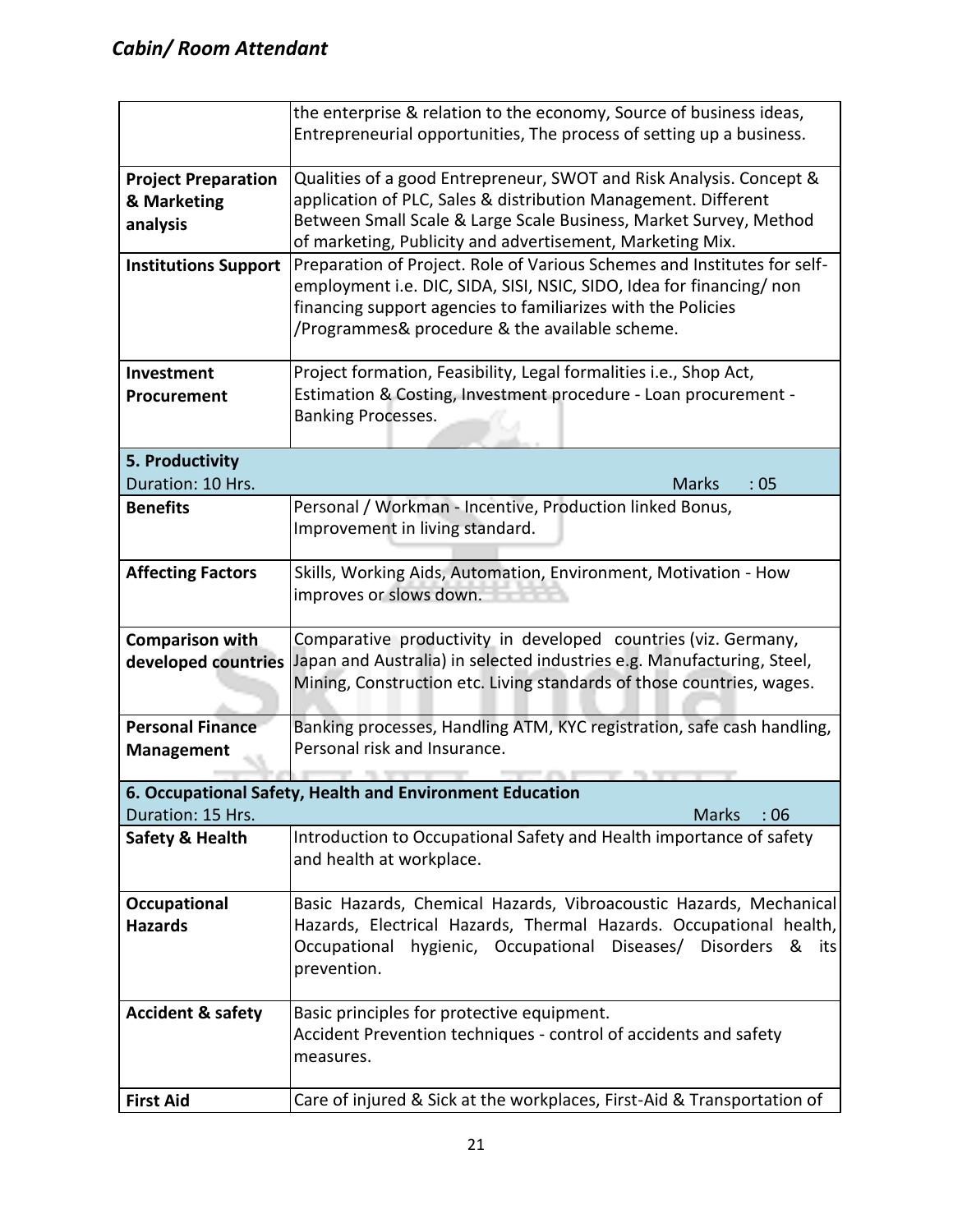|                               | sick person.                                                                           |  |  |  |  |  |  |  |
|-------------------------------|----------------------------------------------------------------------------------------|--|--|--|--|--|--|--|
| <b>Basic Provisions</b>       | Idea of basic provision legislation of India.                                          |  |  |  |  |  |  |  |
|                               | safety, health, welfare under legislative of India.                                    |  |  |  |  |  |  |  |
| Ecosystem                     | Introduction to Environment. Relationship between Society and                          |  |  |  |  |  |  |  |
|                               | Environment, Ecosystem and Factors causing imbalance.                                  |  |  |  |  |  |  |  |
| <b>Pollution</b>              | Pollution and pollutants including liquid, gaseous, solid and hazardous                |  |  |  |  |  |  |  |
|                               | waste.                                                                                 |  |  |  |  |  |  |  |
| <b>Energy Conservation</b>    | Conservation of Energy, re-use and recycle.                                            |  |  |  |  |  |  |  |
| <b>Global warming</b>         | Global warming, climate change and Ozone layer depletion.                              |  |  |  |  |  |  |  |
| <b>Ground Water</b>           | Hydrological cycle, ground and surface water, Conservation and<br>Harvesting of water. |  |  |  |  |  |  |  |
| <b>Environment</b>            | Right attitude towards environment, Maintenance of in -house<br>environment.           |  |  |  |  |  |  |  |
| 7. Labour Welfare Legislation |                                                                                        |  |  |  |  |  |  |  |
| Duration: 05 Hrs.             | <b>Marks</b><br>:03                                                                    |  |  |  |  |  |  |  |
| <b>Welfare Acts</b>           | Benefits guaranteed under various acts- Factories Act, Apprenticeship                  |  |  |  |  |  |  |  |
|                               | Act, Employees State Insurance Act (ESI), Payment Wages Act,                           |  |  |  |  |  |  |  |
|                               | Employees Provident Fund Act, The Workmen's compensation Act.                          |  |  |  |  |  |  |  |
| 8. Quality Tools              |                                                                                        |  |  |  |  |  |  |  |
| Duration: 10 Hrs.             | <b>Marks</b><br>:05                                                                    |  |  |  |  |  |  |  |
| Quality                       | Meaning of quality, Quality characteristic.                                            |  |  |  |  |  |  |  |
| Consciousness                 |                                                                                        |  |  |  |  |  |  |  |
| <b>Quality Circles</b>        | Definition, Advantage of small group activity, objectives of quality                   |  |  |  |  |  |  |  |
|                               | Circle, Roles and function of Quality Circles in Organization, Operation               |  |  |  |  |  |  |  |
|                               | of Quality circle. Approaches to starting Quality Circles, Steps for                   |  |  |  |  |  |  |  |
|                               | continuation Quality Circles.                                                          |  |  |  |  |  |  |  |
|                               | Quality Management Idea of ISO 9000 and BIS systems and its importance in maintaining  |  |  |  |  |  |  |  |
| <b>System</b>                 | qualities.                                                                             |  |  |  |  |  |  |  |
| <b>House Keeping</b>          | Purpose of House-keeping, Practice of good Housekeeping.                               |  |  |  |  |  |  |  |
| <b>Quality Tools</b>          | Basic quality tools with a few examples.                                               |  |  |  |  |  |  |  |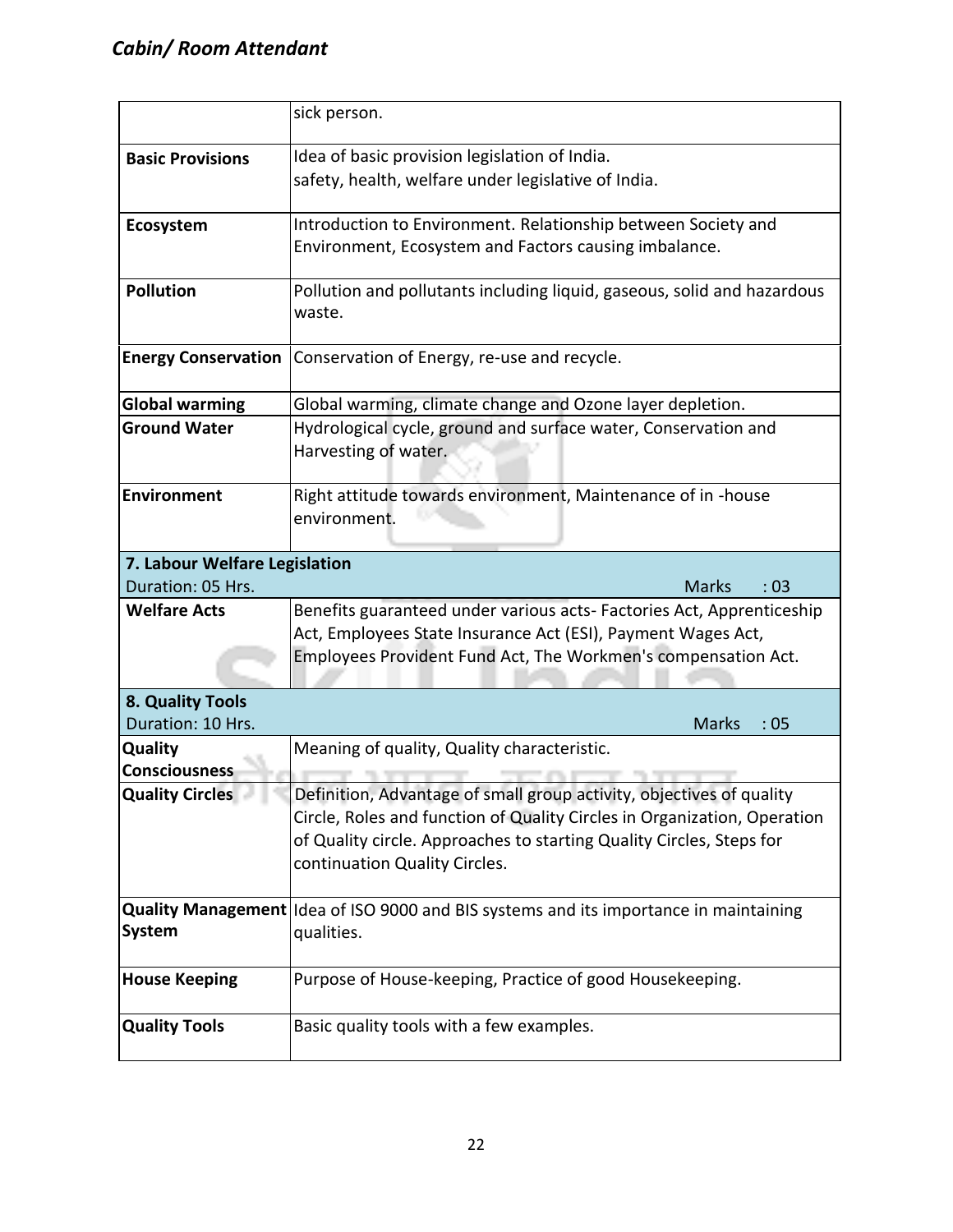# **10. DETAILS OF COMPETENCIES (ON-JOBTRAINING)**

The **competencies/ specific outcomes** on completion of On-Job Training are detailed below: -

#### **Block – I**

- 1. Orientation: With industry, knowledge about whole premises/property.
- 2. Familiarization with Human Resource Department and been introduce who's is who? (Other related dept.). (Basic Skills) For orientation of industry will have standard etiquettes and basic knowledge.
- 3. Reporting to HOD Housekeeping about shift duties, work place, hierarchy
- 4. Physically working. Reporting on duty with specified dress code with proper grooming.
- 5. Making aware of things for work purpose. (Chemicals, cleaning equipment).
- 6. Making a charts by him about chemicals and equipment. E.g. Cleaning liquids**.** R1- Multipurpose Cleaning R6 – for W/C Cleaning. E.g. Equipment: Dry- mop, wet mop and dusters.

Public Area:

- 7. Public area includes a vast place back of the house ( Place being used by staff) Wash Room (toilets),Changing Room.(Lockers),Offices (Related Depts.), Cafeteria, Back area means exit of guest area, Stair case and elevators.(Lift),Stacking of linen and equipment.
- 8. Banquets: Knowledge about banquets and its accessories and different related elements. The place which is being used by guest/client for purpose meeting conference, and for party purpose.
- 9. Demonstration of Wash room, main halls, and pre function area and back of the house.
- 10. Attending the front of the house of guest area, A suit room, Living room of guests, Bath rooms.
- 11. Attending the guest call (as per requirements of guests) Knowledge about the EPBAX system, call picking, delivering as per request to guest. Delivering the call to the related department as per requirements of guests, knowledge about providing amenities as per request of the guest Providing linen (bed/bathroom), laundry services (washing/pressing, dry-cleaning).
- 12. Checking the room status ( occupied/vacant and dirty)
- 13. Demonstration about providing room service, Bed making, cleaning of wash room and making room ready to use according to the status.
- 14. Demonstrate about the safety and first aid to the field area. Practical knowledge about functioning of various kinds of fire extinguisher.
- 15. Practical knowledge of fire exits in the industry/property in the premises.
- 16. Knowledge of building safety rule as per standard of the hotel (external and internal)
- 17. Attendant services in railway compartment.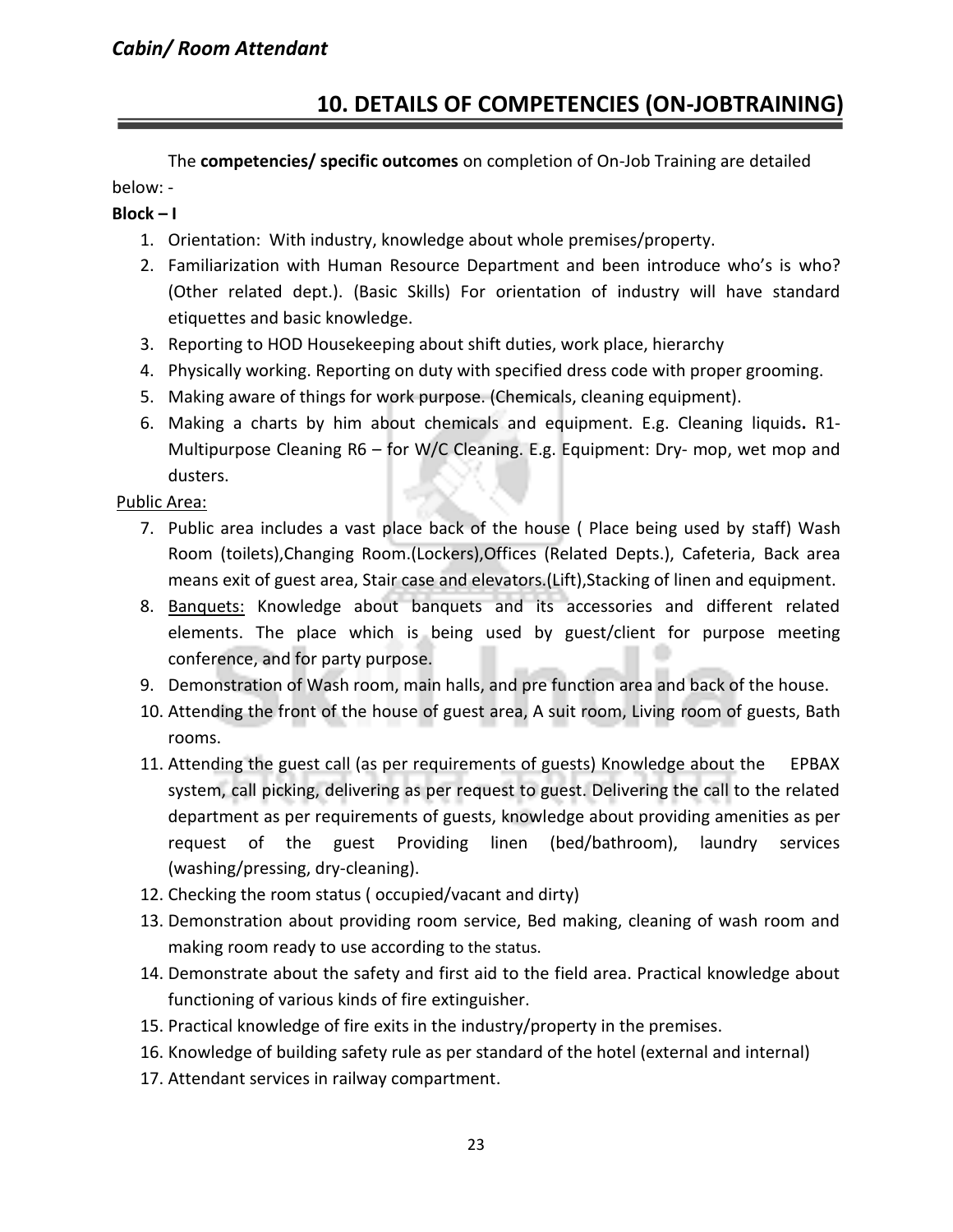# *Cabin/ Room Attendant*

- 18. Knowledge about the railway route starting and ending point of particular train and halting points.
- 19. Knowledge about the status of the passengers.
- 20. Demonstration of distribution of articles to the passenger and collection procedures.
- 21. Keeping records of the articles and maintenance of the registers.
- 22. Attending the calls from passengers time to time and providing services for tea, snacks and meal.
- 23. Knowledge about positive gesture and decent behaviors with passengers.
- 24. Demonstration of air conditioning system of the coaches and Regulation of temperature maintenance system.
- 25. Knowledge about the first aid treatment as per requirements of the passengers.
- 26. Demonstration about disposal of waste in the hotel, private attendant services and railway coaches.

#### **Note:**

1. Industry must ensure that above mentioned competencies are achieved by the trainees during their on job training.

2. In addition to above competencies/ outcomes industry may impart additional training relevant to the specific industry.

# Skill India कोशल भारत-कुशल भारत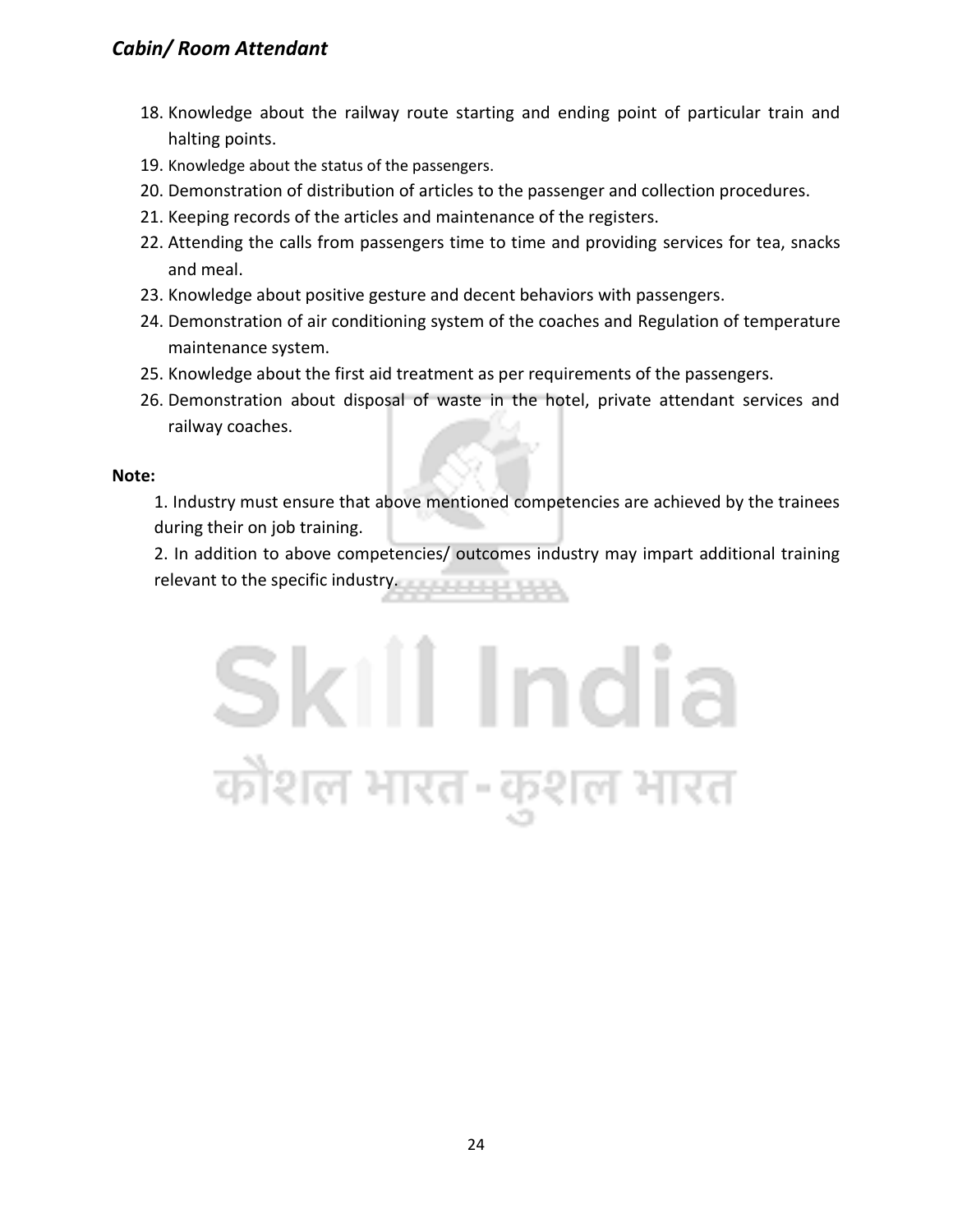### INFRASTRUCTURE FOR PROFESSIONAL SKILL & PROFESSIONAL KNOWLEDGE

| <b>CABIN/ROOM ATTENDANT</b>                    |                                       |                          |  |  |  |  |  |  |
|------------------------------------------------|---------------------------------------|--------------------------|--|--|--|--|--|--|
| LIST OF TOOLS AND EQUIPMENT for Basic Training |                                       |                          |  |  |  |  |  |  |
|                                                | <b>A. TRAINEES TOOL KIT</b>           |                          |  |  |  |  |  |  |
| SI. No.                                        | Name of the items                     | Quantity<br>(indicative) |  |  |  |  |  |  |
| 1.                                             | Blanket                               | 2 nos.                   |  |  |  |  |  |  |
| 2.                                             | <b>Bed Sheet</b>                      | 4 nos.                   |  |  |  |  |  |  |
| 3.                                             | Pillow with its Cover                 | 2 nos.                   |  |  |  |  |  |  |
| 4.                                             | Compartmental Tray                    | $2$ nos.                 |  |  |  |  |  |  |
| 5.                                             | Waste bin                             | 1 no.                    |  |  |  |  |  |  |
| 6.                                             | Salver (round tray used in hotel)     | 4 nos.                   |  |  |  |  |  |  |
| 7.                                             | Cruet set                             | 2 nos.                   |  |  |  |  |  |  |
| 8.                                             | Ash Tray                              | 2 nos.                   |  |  |  |  |  |  |
| 9.                                             | <b>Butter Dish</b>                    | 2 nos.                   |  |  |  |  |  |  |
| 10.                                            | <b>Water Tumbler</b>                  | 12 nos.                  |  |  |  |  |  |  |
| 11.                                            | All purpose Knife & Fork              | 12 nos. each             |  |  |  |  |  |  |
| 12.                                            | Dessert and service spoon             | 12 nos. each             |  |  |  |  |  |  |
| 13.                                            | Service Fork                          | 8 nos.                   |  |  |  |  |  |  |
| 14.                                            | <b>Tea Cup and Sauces</b>             | 6 nos.                   |  |  |  |  |  |  |
| 15.                                            | Tea Pot/Coffee Pot                    | 2 nos.                   |  |  |  |  |  |  |
| 16.                                            | Milk Pot                              | 2 nos.                   |  |  |  |  |  |  |
| 17.                                            | <b>Sugar Pot</b>                      | 2 nos.                   |  |  |  |  |  |  |
| 18.                                            | Sugar tongs                           | 2 nos.                   |  |  |  |  |  |  |
| 19.                                            | Thermos Flasks 1 litre and half litre | 2 nos. each              |  |  |  |  |  |  |
| 20.                                            | Serviette (guest napkin) cloth        | 12 nos.                  |  |  |  |  |  |  |
| 21.                                            | Waiter's Cloth                        | 4 nos.                   |  |  |  |  |  |  |
| 22.                                            | Dining Table & Baize (3 ft. x 3 ft.)  | 2 nos.                   |  |  |  |  |  |  |
| 23.                                            | Dining Chair                          | 8 nos.                   |  |  |  |  |  |  |
| 24.                                            | <b>Table Cloth</b>                    | 4 nos.                   |  |  |  |  |  |  |
| 25.                                            | Side Board                            | 1 no.                    |  |  |  |  |  |  |
| 26.                                            | Almirah standard                      | 1 no.                    |  |  |  |  |  |  |
| 27.                                            | Map (Railway)                         | $1$ no.                  |  |  |  |  |  |  |
| 28.                                            | VCR, TV, Computer, OHP                | 1 no.                    |  |  |  |  |  |  |

\* If item no.28 are already available then need not be require desperately.

**Note:** In case of basic training setup by the industry the tools, equipment and machinery available in the industry may also be used for imparting basic training.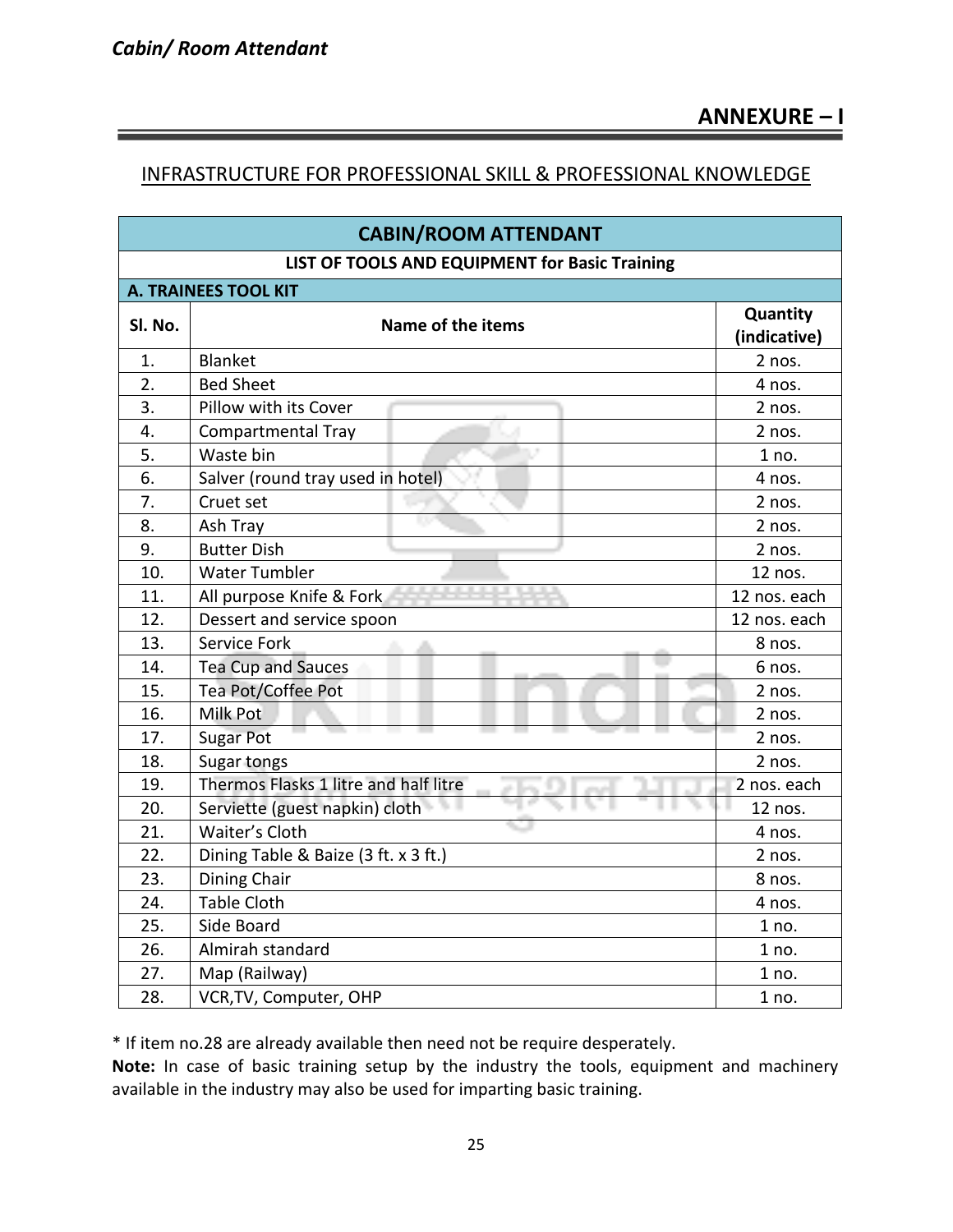| <b>TOOLS &amp; EQUIPMENTS FOR EMPLOYABILITY SKILLS</b> |                                                                                                                                                          |                 |  |  |  |  |  |  |
|--------------------------------------------------------|----------------------------------------------------------------------------------------------------------------------------------------------------------|-----------------|--|--|--|--|--|--|
| SI. No.                                                | Name of the items                                                                                                                                        | <b>Quantity</b> |  |  |  |  |  |  |
| 1.                                                     | Computer (PC) with latest configurations and Internet connection with<br>standard operating system and standard word processor and<br>worksheet software |                 |  |  |  |  |  |  |
| 2.                                                     | <b>UPS - 500VA</b>                                                                                                                                       | 10 Nos.         |  |  |  |  |  |  |
| 3.                                                     | Scanner cum Printer                                                                                                                                      | 1 No.           |  |  |  |  |  |  |
| 4.                                                     | Computer Tables                                                                                                                                          | 10 Nos.         |  |  |  |  |  |  |
| 5.                                                     | Computer Chairs                                                                                                                                          | 20 Nos.         |  |  |  |  |  |  |
| 6.                                                     | <b>LCD Projector</b>                                                                                                                                     | 1 No.           |  |  |  |  |  |  |
| 7.                                                     | White Board 1200mm x 900mm                                                                                                                               | 1 No.           |  |  |  |  |  |  |
|                                                        |                                                                                                                                                          |                 |  |  |  |  |  |  |

*Note: - Above Tools &Equipments not required, if Computer LAB is available in the institute.*